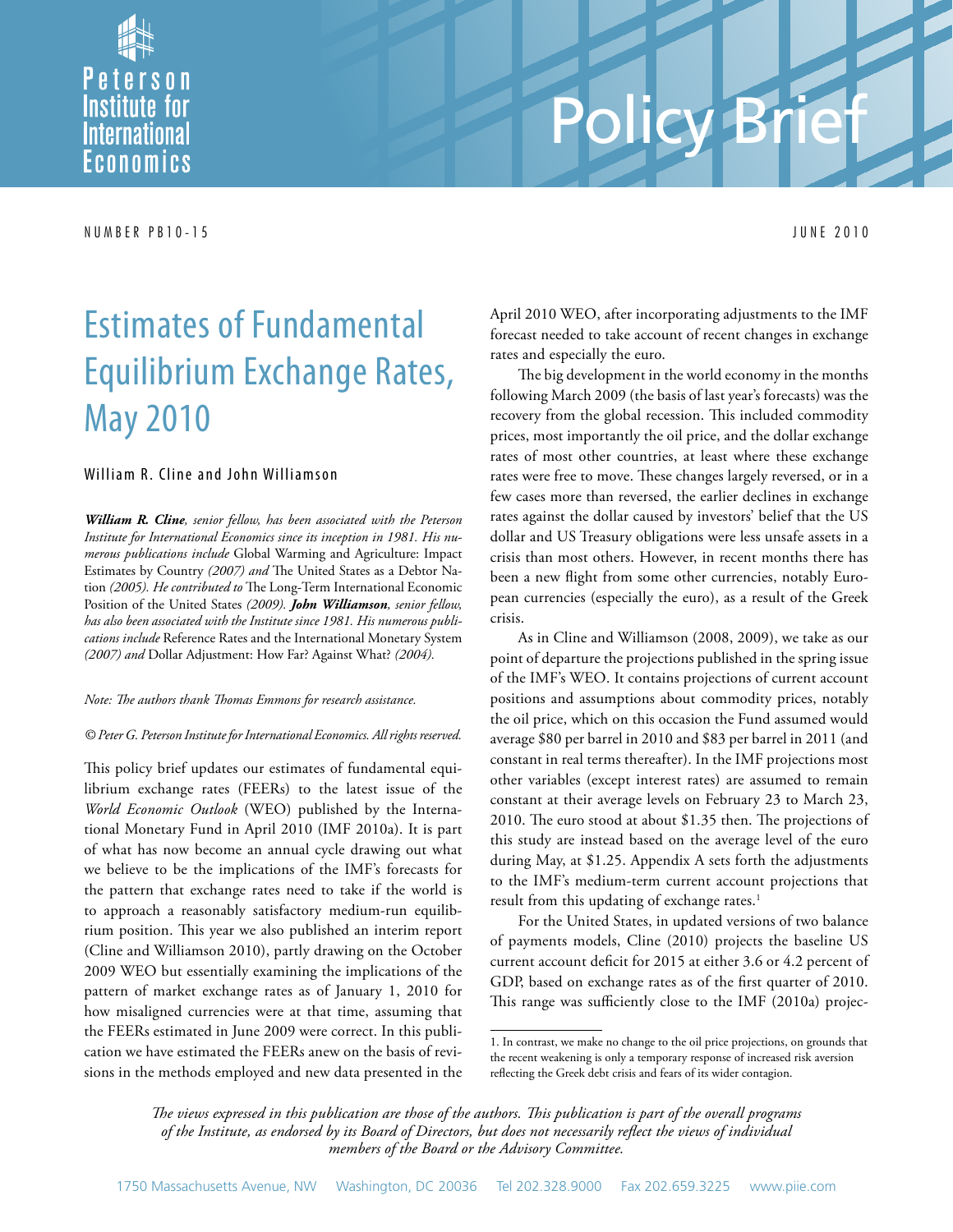tion of 3.5 percent for 2015 (especially after assuming a higher oil price in the out-years) that, unlike in the 2009 round, the additional step of applying a special change to the projection for the United States and the corresponding projections for its trading partners is unnecessary. However, the US forecast is changed from the WEO projection as part of the general adjustment for recent exchange rate changes (see appendix A).

This policy brief starts, as did that of a year ago, by reviewing the concept of the FEER. This section can be largely omitted by those who recall similar earlier discussions, although the fourth paragraph is new. We then discuss the main assumptions made in deriving estimates of FEERs, which again overlap with last year's discussion (Cline and Williamson 2009). The third section reviews the nature of the model employed, with the main emphasis on Cline's symmetric matrix inversion method (SMIM). Many readers will also feel able to skip this discussion, which is again a repetition, but some may wish for full details of the model, which are available in Cline (2008). The final section contains our new results and explains why in some instances they differ significantly from the earlier ones.

#### **THE CONCEPT OF THE FEER**

A fundamental equilibrium exchange rate is defined as an exchange rate that is expected to be indefinitely sustainable on the basis of existing policies. It should therefore be one that is expected to generate a current account surplus or deficit that matches the country's underlying capital flow over the cycle, assuming that the country is pursuing internal balance as well as it can and that it is not restricting trade for balanceof-payments reasons. In a growing world where the demand to hold reserves is therefore increasing over time, one needs to deduct the secular growth of reserve holdings in determining either the amount of capital outflow available from a current account surplus or the amount of foreign capital available to finance a current account deficit.

Few countries now restrict trade for balance-of-payments reasons. Similarly, the dominant view that the pressure of demand drives the *acceleration*, rather than the *level*, of inflation pretty much settles what is meant by internal balance. In contrast, the widespread advent of high capital mobility has made it far more difficult to pin down in any definitive way what is meant by a country's "underlying capital flow." An extreme view would be that an endogenous capital flow can finance *any* level of current account imbalance, making it impossible to define a FEER. We believe that this view goes altogether too far and that one can still identify dangerously large capital inflows (i.e., borrowing) and economically unproductive capital outflows (i.e., lending, including reserve buildups). There is nevertheless a range of indeterminacy: Within some limits, capital flows and therefore current accounts may vary without inducing forces that tend to curtail the flows. In this policy brief we adopt the position that limits lie at the edges of this range of indeterminacy and that it is desirable to work toward a situation in which these limits are respected. Naturally a FEER is defined in *real* (i.e., inflation-adjusted) terms. If a country suffers 10 percent higher inflation than its peers, then its currency will have to depreciate by 10 percent in order to restore the same real position as before. Only then will its producers have their competitive position restored and will its consumers face the same choices as before.

Similarly, the relevant exchange rate concept is an *effective* rate, i.e., one in which foreign currencies are taken into account and weighted by their importance in the foreign trade of the country in question to form a single estimate of the exchange rate. The practice of measuring a currency's value in terms of the currency of a single trading partner and calling this "*the* exchange rate" is quite wrong for any country with reasonably diversified trade. This is a bilateral rate, in contrast to the effective rate, which gives a measure of a country's overall competitive position. None of this is to deny that competitiveness is also influenced by many other factors, like productivity, which are implicitly being held constant in the analysis of exchange rates. While productivity may be enhanced by a "strong" currency policy, as advocates of such a policy assert (though with little empirical evidence to substantiate their case), we do not believe that productivity is stimulated so much that a country pursuing this policy can hope to emerge with a balance-of-payments position that is strengthened as a result of its policy.

The above discussion assumes that one is seeking the medium-run exchange rate that is in a country's best interest. This seems to us to be *one* of the requirements for an exchange rate that the international community can reasonably require its constituent elements to accept. Another obvious requirement is that the set of exchange rates be mutually consistent. But the indeterminacy in defining a FEER suggests that there is an element of ambiguity in a FEER, which may be exploited to enable the international community to allow its members a degree of autonomy in selecting their objectives and thus their FEERs. In what follows we have tried to ask ourselves what the international community could reasonably ask of its constituent nations and to avoid asking for changes where they could not be justified as necessary in order to achieve mutual consistency.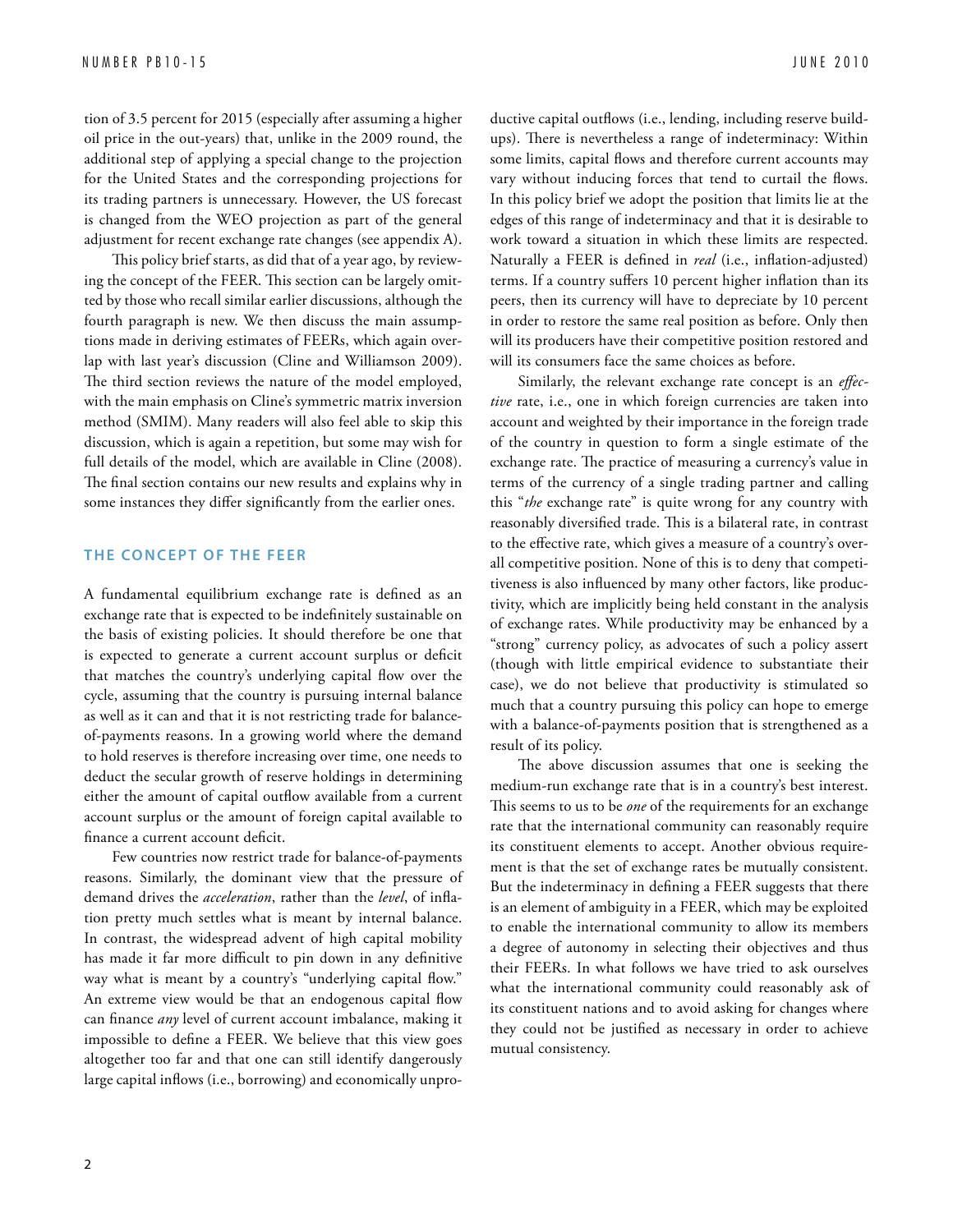#### **A s s u m pti o n s**

We make two main types of assumptions in estimating FEERs, in addition to those embodied in the models that we use (notably Cline's SMIM). First, there are projections of what would occur if there were no changes in exchange rates. Second, there are assumptions about the policy objectives that macroeconomic policy should pursue. As noted, the projections are based on the IMF's latest WEO (April 2010), as updated to take account of exchange rate changes from March to May (see appendix A).

We do not believe that it would be fruitful to attempt to estimate the equilibrium exchange rates of the currencies of the oil-exporting countries, represented in our set of major economies by Saudi Arabia, Norway, Russia, and Venezuela. These rates depend negatively upon the countries' saving strategies and positively on the oil price. Saving strategies vary enormously from one country to another: Norway saves virtually all of an increment in the oil price, while Ecuador spends virtually everything and would face difficulties in the event of a protracted oil price decline. The world has to find a way to accommodate countries like Norway, since such a saving strategy reflects the transformation of natural, exhaustible resource wealth into wealth in the form of foreign assets. If exchange rate targeting came to be viewed as a way to cajole countries like Norway into acting contrary to their enlightened longrun interest and to force them into excessive adjustment, they would naturally be reluctant to participate. Sophisticated estimates of equilibrium exchange rates that avoided this danger would require knowledge and appraisal of the saving strategies of each oil exporter identified in the study. That would, at the least, require detailed knowledge of each country that we do not claim to possess.

So far as the policy objectives that macroeconomic policy should seek are concerned, we have already stated that we assume that all countries pursue internal balance. (Some countries—like Greece today—may, however, be constrained by creditworthiness concerns.) The assumption is that they do this by manipulating fiscal-monetary policy appropriately, thus offsetting changes in internal demand that result from the pursuit of the external objective. This is not the same thing as ignoring internal balance and assuming the authorities are only interested in external balance, as is sometimes (wrongly) inferred. We also assume that countries should be pursuing some concept of external balance, but it is much more difficult to interpret what this means. We interpret it as implying a current account target: This target need not be zero; neither should it be so large as to lead a country into trouble in the long run. A customary interpretation of this

view—which enjoys some modest statistical support $^2$ —is that countries should not run a current account deficit in excess of 3 percent of GDP on a sustained basis. A desire to have symmetrical rules on the surplus and deficit sides would then suggest extending this rule to surplus countries.

In the past we allowed some countries greater latitude to run imbalances than 3 percent of GDP. We argued that some countries have shown themselves capable of managing bigger debts or had already accumulated larger assets than were consistent with this limit. In 2008 we therefore raised the allowable imbalance to 6 percent of GDP for certain countries. In 2009 we argued that this was unacceptably arbitrary and that it would be preferable to give all countries the right to a larger imbalance if (but only if) this would not increase the net foreign assets to GDP ratio (NFA/GDP). (This has the merit of precluding Ponzi strategies.) But the latest meeting of the G-20 committed the international community to the goal of rebalancing (G-20 2010). We agree with giving higher policy priority to eliminating imbalances. The recent experiences in Eastern and now Southern Europe underscore the risks of large deficits. The current and prospectively protracted state of excess capacity in the global economy means that countries that run extremely large current account surpluses are exporting their unemployment and imposing a negative externality on the international economy. Therefore in this round of FEERs estimates we are eliminating exceptions to the ±3 percent of GDP limit on imbalances.

Removal of exceptions affects eight of our 30 non-oil regions: Australia, New Zealand, China, Hong Kong, Singapore, Taiwan, Hungary, and Switzerland. Australia and New Zealand have handled large debts successfully in the past, but

<sup>2.</sup> For emerging-market economies, Reinhart, Rogoff, and Savastano (2003) identify 40 percent as a critical threshold for external debt relative to GDP, beyond which countries have tended to be vulnerable to default. External debt stabilizes at a debt-to-GDP ratio that equals the ratio of the current account deficit as a percent of GDP to the nominal growth rate of GDP in foreign currency. With emerging-market growth rates typically in the range of 4 to 5 percent and world inflation at 2½ percent in dollars or euros, nominal GDP growth in foreign currency is typically on the order of 7 percent. Forty percent of this growth rate is about 3 percent, so the critical debt-to-GDP ratio translates into a current account deficit of about 3 percent of GDP. For industrial countries, Freund (2000) found that reversals of deficits tend to begin at a threshold of 5 percent of GDP and involve a slowdown in growth in the adjustment period. Mann (1999, 156) has identified 17 episodes in the 1980s and 1990s when a widening of the current account deficit of industrial countries was reversed; the average ratio of the current account deficit to GDP was 4.5 percent when the reversal began (although she emphasized that the turning points were not necessarily the threshold of unsustainability). For the important case of the United States, Cline (2005, 172–74) argued that 3 percent of GDP is a prudent long-term ceiling for the current account deficit despite the national advantage in the past of earning a higher return on foreign assets than it paid on liabilities, plus favorable valuation effects from exchange rate changes. Williamson (2004, 30) and Mussa (2005, 189) set the ceiling at 2 to 2.5 percent of GDP.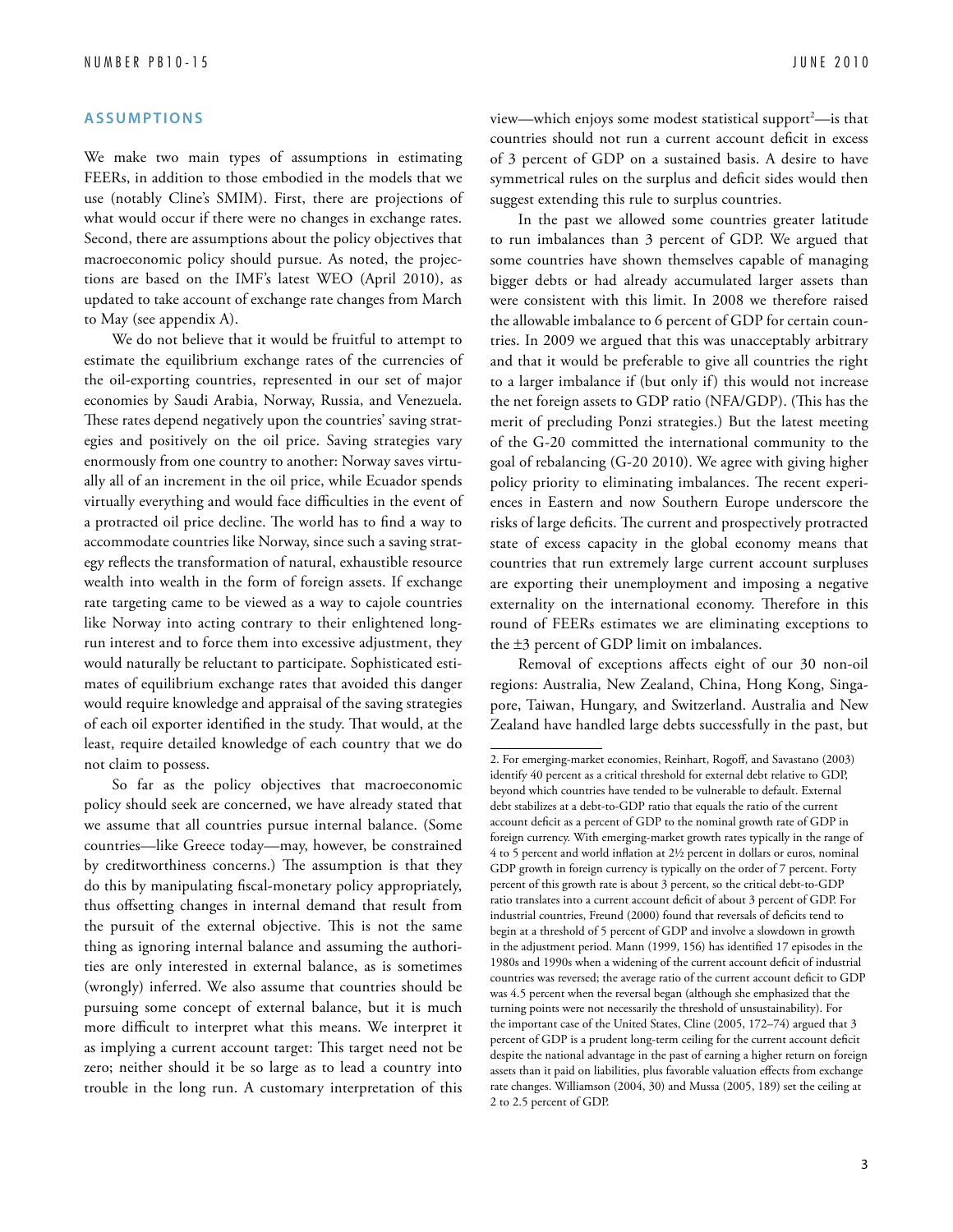so did Greece until the disaster of 2010: Perhaps it behooves them to rein in demand in good time to avoid a similar fate.<sup>3</sup> On the surplus side, there is a perverse incentive structure if countries that successively violate surplus limits rapidly build up their NFA levels and as a result gain ever more lenient limits. By way of illustration, for China the elimination of the NFA exception would have no effect at all if an end-2006 NFA benchmark is applied (as in Lee et al. 2008), but it reduces the permitted surplus from 4.3 percent of GDP to 3 percent if the end-2009 level is used (correspondingly strengthening the FEER by  $4$  percent). $4$  The best illustration of the unviability of the NFA-based exceptions, however, is the case of Hong Kong. With an end-2009 ratio of NFA/GDP at 307 percent, Hong Kong would have had the right to a current account surplus of close to 20 percent of GDP under the old rules, which would surely violate the spirit of the G-20 decision.

We have the impression that the IMF estimate of Singapore's 2015 current account surplus (21.3 percent of GDP) may be somewhat exaggerated, but it is in any event very large and hence the Singapore dollar is slated for a large revaluation under our approach.<sup>5</sup> The same is true, but on a smaller scale, for Taiwan. Hungary has already realized the danger of a Greek-style situation developing. With Switzerland we have adjusted the current account projection down by an additional 4 percent to allow for misleading accounting conventions. Switzerland has many multinational enterprises, the retained earnings of which are all recorded as accruing to Switzerland even though foreigners own a large portion of Swiss multinational enterprises (MNEs), and that portion of the retained earnings of Swiss MNEs therefore does not increase the conceptually relevant measure of the current account.<sup>6</sup>

Table 1 (page 11) calculates the current account targets. The first column (shown purely for reference) shows the IMF's (2010a) estimate of this year's current account balance. Column 2 shows the Fund's forecast of 2015 GDP in dollars at market exchange rates. Column 3 shows the IMF projection of the 2015 current account balance as a percentage of that year's GDP. Column 4 shows our adjusted projection of the 2015 current account balance after taking account of changes in exchange rates from the IMF's March base to our May base (see appendix A) and the overstatement of the Swiss current account. Column 5 then shows the target current account imbalance. It is equal to a surplus or deficit of 3 percent of GDP or the actual projected imbalance where it is less in absolute value than 3 percent of GDP. Seventeen of our 30 non-oil economies have projected 2015 imbalances under 3 percent of GDP and are therefore not called on to adjust their effective exchange rates.

In previous issues, we have carried out an initial adjustment to the set of desired current account changes to seek consistency from the standpoint of a zero sum across the changes of all individual countries' current accounts. Thus, in Cline and Williamson (2009, 5) an initial adding-up discrepancy of –\$92 billion in current account changes was distributed across each non-oil economy as a uniform percent of their combined GDP. The initial targets for reducing surpluses were narrowed by approximately 0.2 percent of GDP; the initial targets for increasing balances of excess-deficit countries were made more ambitious by 0.2 percent of GDP; and countries initially indicated as needing no change at all were assigned a targeted increase of 0.2 percent of GDP.

In this round of FEERs calculations, the initial adding-up discrepancy for target current account changes is considerably larger, at –\$326 billion or approximately 0.4 percent of world GDP. In this round, however, the inherent adding-up consistency imposed by the SMIM model itself is instead relied upon to arrive at broadly consistent current account changes. Because the model does not allow any individual country to dominate the result by obtaining precisely the target prescribed for that country (hence, "symmetric," whereas an early version focused on the United States did require precise targeting for the United States), solving the model automatically generates modest deviations from the raw target changes.7

Our methodology is most similar to the first of the three methods employed by the IMF's Consultative Group on Exchange Rate Issues to assess equilibrium exchange rates (Lee et al. 2008). Their macroeconomic balance approach differs in two important ways from our approach as described above. First, it uses an econometric rather than a judgmental approach to determine current account targets. It is doubtless

<sup>3.</sup> Greece ran current account deficits averaging 12.9 percent of GDP in 2006–09 (IMF 2010a).

<sup>4.</sup> China's NFA was 24.6 percent of GDP at end-2006 and 36.7 percent at end-2009 (IMF 2010b). With 2010–15 real growth projected at nearly 10 percent (IMF 2010a) and world dollar inflation at 2 percent, the current account stabilizing the NFA/GDP ratio would be 2.9 percent for the former benchmark and 4.3 percent for the latter.

<sup>5.</sup> Cumulative current account surpluses reported by Singapore exceed the change in reported NFA from end-2001 to end-2008 by 37 percent (calculated from IMF 2010b), suggesting the possibility of overstatement. Verification by partner trade statistics is difficult because of the large influence of re-exports reported in varying ways by partners (Singapore Department of Statistics 2005).

<sup>6.</sup> Overstatement of capital services income to Swiss residents amounts to 4¼ to 7 percent of GDP. Corresponding understatement of residents' share of retained earnings in MNEs abroad is estimated at 1½ percent of GDP (OECD 2007, IMF 2007). A central estimate of the net overstatement is thus 4.1 percent of GDP.

<sup>7.</sup> Note that in the solution, the remaining global discrepancy in current account changes is relatively small at \$25 billion, or 0.03 percent of world product.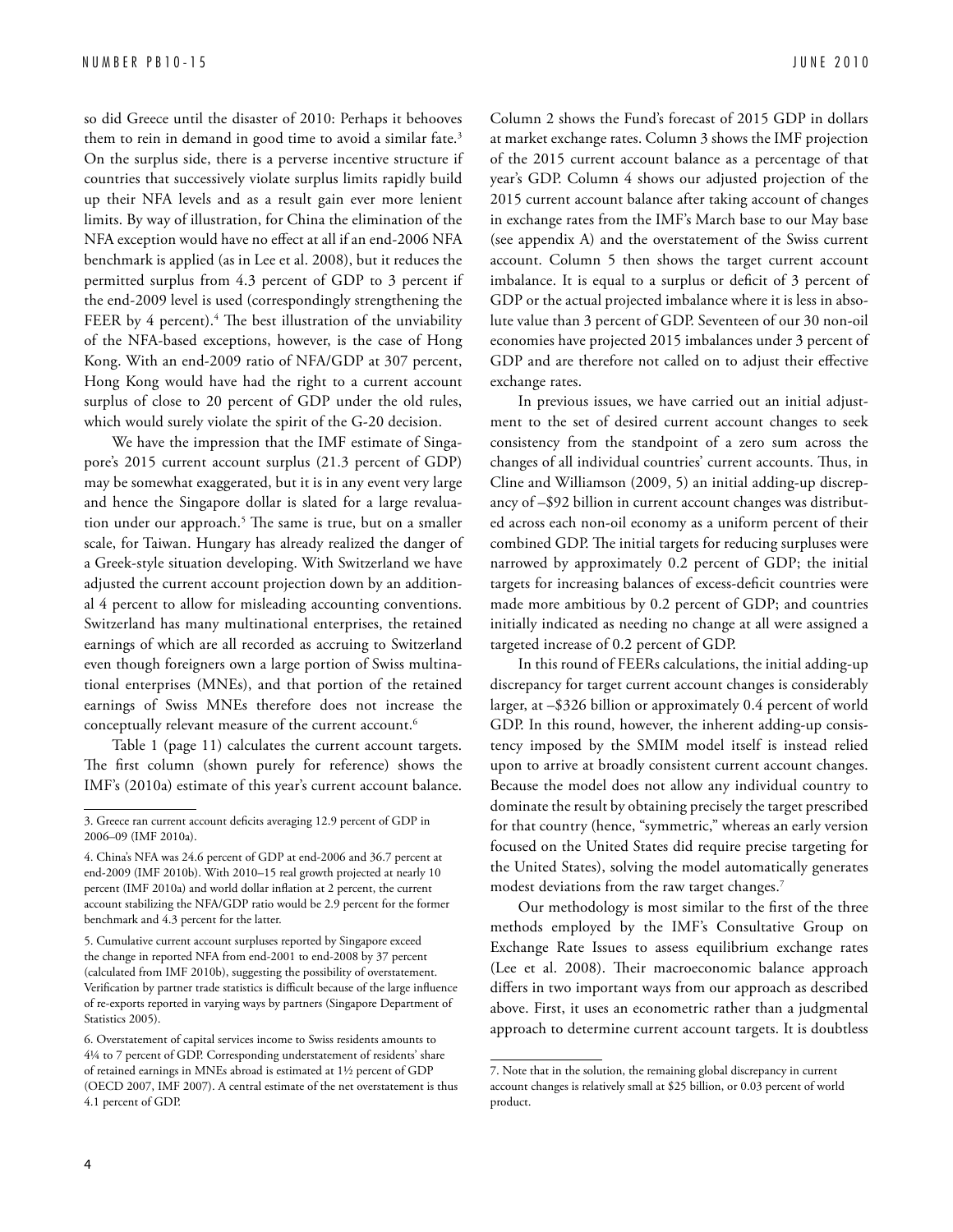inevitable that the staff of an international organization will seek to use a formula rather than judgment when seeking to postulate national objectives, but that does not make it right. The objectives thus postulated seem to make little normative sense (in that study, average current account targets of –1.9 percent of GDP for advanced countries outside Europe versus +1.3 percent of GDP for emerging Asia), as opposed to reflecting what actually happened (which the exercise is supposed to be aimed at preventing in future). Second, it uses estimated country-specific responses of the trade balance to the real exchange rate rather than using a formula for the response as the SMIM model does. This is undoubtedly preferable in principle, although the uncertainties may not in practice give this method a big advantage.

The second of the IMF's approaches amounts to estimating a behavioral equilibrium exchange rate (BEER). We regard this as appropriate only if it is plausible that on average the exchange rate was in equilibrium over the period of estimation.

The third of the IMF's approaches aimed at stabilizing NFA/GDP at an appropriate level, which it interpreted as the level in 2006. This is not particularly appealing since there is no reason to think that NFA/GDP was in general at an optimal level in 2006, but the method has the virtue of ruling out Ponzi strategies. Last year we made use of this insight in our work, but as noted above we decided not to allow countries greater scope to run imbalances if they had higher NFA/GDP.

#### **NATURE OF THE MODEL EMPLOYED**

Cline (2008) developed a symmetric matrix inversion method model to calculate FEERs for 34 economies. This method is symmetric in that it gives equal weight to each country in arriving at the realignment to FEERs, rather than (as in Cline 2007) requiring exact achievement of the adjustment target for the United States and then solving for partner exchange rate changes that would be both broadly consistent with this requirement and roughly consistent with the other current account targets.

The model is based on two sets of relationships. The first is economic: The current account depends on the real effective exchange rate.8 The second is essentially algebraic: Any set of effective exchange rates has a direct mapping to a corresponding set of bilateral exchange rates against the dollar, and there must be consistency not only between all of the desired changes in effective exchange rates but also between the resulting changes in all bilateral rates in a realignment to FEERs.

The economic relationship states that the change in the current account as a percent of GDP will be equal to the percentage change in the effective exchange rate, multiplied by a country-specific impact parameter. The impact parameter (γ) equals the export price elasticity multiplied by the share of exports in GDP. As noted above, export elasticities in Lee et al. (2008) are specially tailored to each economy, thus being able in principle to reflect such factors as idiosyncrasies of greater or lesser exchange rate responsiveness (including, for example, influences of product composition as well as exchange rate pass through) of the economy's principal trading partners. In our work, however, the export price elasticity is assumed to follow a standard formula set at unity for a relatively closed economy with exports amounting to 10 percent of GDP, and falling to 0.5 (because of increasing supply constraints) for a highly open economy, with exports equal to 100 percent of GDP or more.<sup>9</sup>

The overall effect is that the impact parameter varies from about a 0.15 percent of GDP change in the current account for each percentage point change in the effective exchange rate for a relatively closed economy to a maximum of a 0.5 percent of GDP change per percentage point change in the effective exchange rate for a highly open economy. In the case of China, for example, we estimate an impact parameter of a 0.3 percent of GDP reduction in the current account surplus for a 1 percentage point appreciation in the real effective exchange rate.10 If the target external adjustment is a reduction in the current account surplus by 6 percent of GDP, the target effective exchange rate appreciation will need to be  $6/(0.3) = 20$ percent.

The identification of the target change in each country's real effective exchange rate (REER) is thus simple. For each country, the change equals the desired change in the current account as a percent of GDP divided by the elasticity-based impact parameter. The problem then becomes more complicated, however, when consistency is imposed on all of the resulting changes in REERs. Changing the REER for any given country necessarily changes those of its trading partners.

<sup>8.</sup> This relationship focuses on the relative price or "elasticity" effect in determination of trade. There is a parallel shadow "absorption" effect that must also be consistent, involving the national accounts identity whereby net imports equal investment minus saving (including public). Implicitly the focus on the effective exchange rate in external-sector adjustment assumes that parallel influences on domestic demand, such as a fiscal adjustment, take place to facilitate external adjustment and maintain the economy at full capacity.

<sup>9.</sup> For the impact parameter ( $\gamma$ ) for each country, see appendix table A.1. Note that for the United States, the estimates use an impact parameter derived from a much more complete model and include capital income effects from cumulative changes in net foreign liabilities.

<sup>10.</sup> To calculate the effective exchange rate, the importance of each of the 34 trading partners in the trade turnover (exports plus imports) of a country is calculated from a matrix of bilateral trade flows.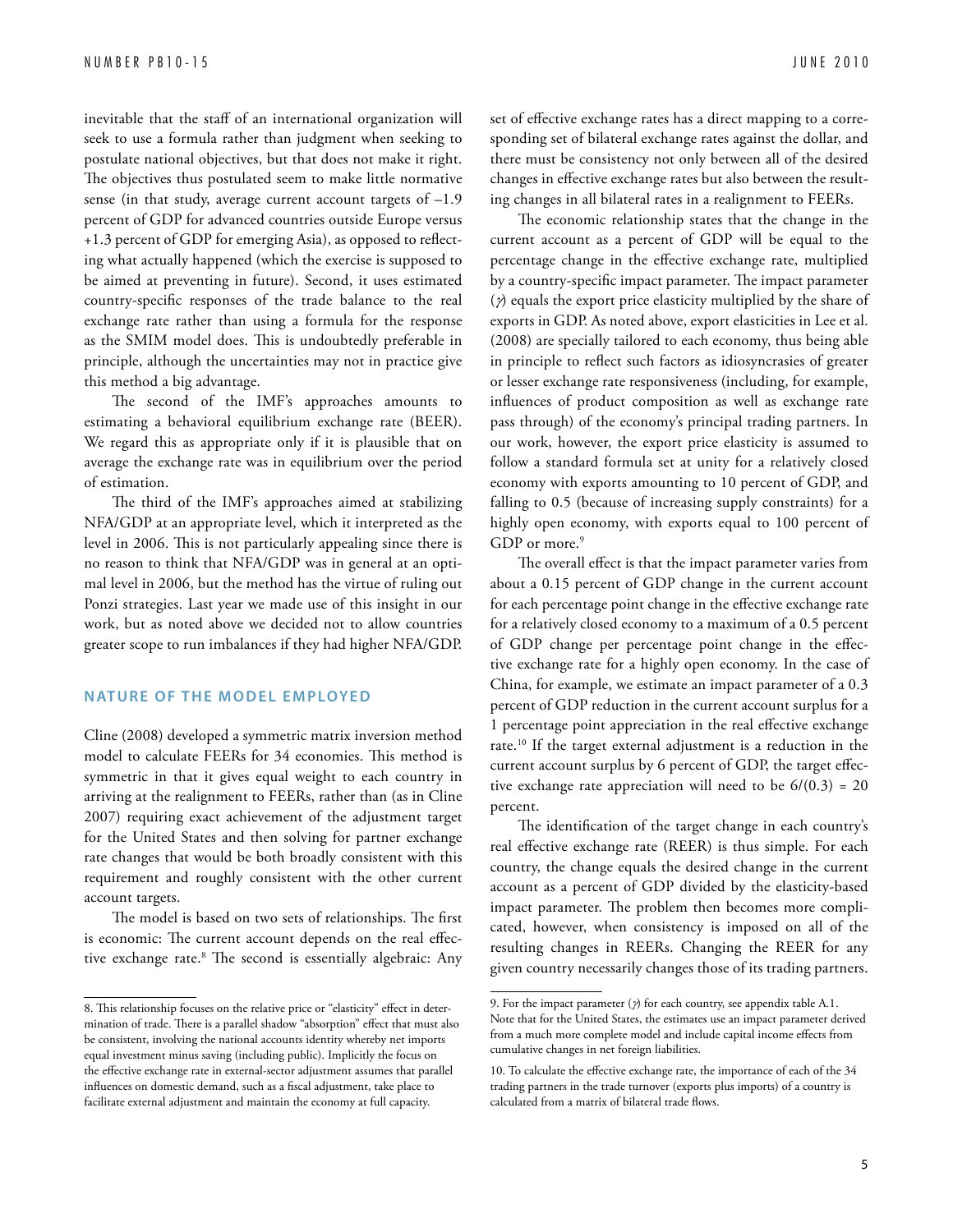This, then, involves a set of algebraic relationships among individual economies' effective exchange rates and between bilateral and multilateral effective exchange rate changes. If a currency appreciates by, say, 10 percent against the dollar in isolation, its effective appreciation against all trading partners also equals the bilateral appreciation, or 10 percent. But if other trading partners also appreciate, the home country's appreciation in effective terms will be diminished by an amount that depends on the importance of the other appreciating countries as trading partners. This influence turns out

## **The most impor tant change in 2010 FEERs is the reduc tion in the estimate of the under valuation of the renminbi relative to its equilibrium rate.**

to be particularly important when considering possible corrective changes in exchange rates in East Asia. Bilaterally against the dollar, some of the indicated changes may be quite large, but because several regional trading partners also show sizable bilateral appreciations against the dollar in order to reach adjustment targets, the corresponding effective exchange rate changes are considerably smaller.

The SMIM model solves for a set of bilateral exchange rate changes against the dollar  $(z_{i}$ , for country  $i$ ) that is consistent with a target set of changes in effective exchange rates  $(r<sub>i</sub>)$ . It turns out that this solution is the answer to a matrix algebra problem, in which the bilateral exchange rate changes (in percent), the effective exchange rate changes (in percent), and a matrix of trade weights enter in the equation.<sup>11</sup> It also turns out that there is not one single solution to this problem. With 35 economies, the number considered in this study (counting the rest of the world as an economy), there are 35 possible alternative solutions. The reason is that there are 35 equations for target effective exchange rate changes (one for each country, in light of its target current account change and impact parameter) but only 34 unknown exchange rate changes against the dollar, because the dollar cannot change against itself (in the jargon of the exchange rate literature, it is the numeraire). Our approach to dealing with this problem of "overdetermination" is simply to average the alternative possible sets of exchange rate changes.12

#### **R e s u lts**

The results of our calculations are shown in table 2 (page 12). The first column shows the target change in the current account balance as a percentage of GDP and is simply the difference between column 5 and column 4 in table 1. The adjacent column shows how close the simulations of the model came to achieving the targets laid out. It can be seen that in most cases the simulated change in the current account balance was somewhat smaller than the target for excessivesurplus countries, or somewhat larger for all other countries, by an average amount of approximately 0.4 percent of GDP, reflecting the size of the initial global discrepancy discussed above.

Column 3 shows our estimates of the target changes in effective exchange rates in May 2010, derived from the target changes in the current account in 2015 (column 1) and the impact parameters (table A.1). Column 4 shows the corresponding model estimates of changes in the effective exchange rates, which approximates each country's target as closely as possible while ensuring consistency across countries. A positive number indicates that the currency of the area in question needed to appreciate because it was undervalued, and conversely. The fact that countries that were not named as needing to adjust nevertheless have negative numbers, indicating a need for depreciation, reflects the fact that the model is seeking to impose larger improvements than those called for in column 1 of table 2 in order to obtain adding-up consistency.

Column 5 shows the actual average dollar exchange rates over May. Column 6 presents the results of applying Cline's SMIM model to estimate the percentage changes needed in the dollar exchange rates (these changes in the bilateral rate against the dollar also yield the changes in effective exchange rates shown in column 4). Unlike last year, the figures do not display a universal need for appreciation against the dollar, because the dollar is considerably weaker than at its safe haven peak in March 2009 at the height of the global financial

<sup>11.</sup> Namely:  $Z = B^{-1}R$ , where  $Z$  is a vector of bilateral exchange rate changes against the dollar (percentages), *R* is a vector of effective exchange rate changes (percentages), and  $B = I - A$  where  $B$  is the matrix obtained by subtracting the trade-weights matrix *A* from the identity matrix *I*.

<sup>12.</sup> There is a single exception, for each currency. Of the 35 solutions, the

average for the currency in question is that of the 34 equations in which the country has been included. The remaining equation omits the direct effective rate equation for the country and only obtains the country's bilateral exchange rate change indirectly as needed to generate the set of effective exchange rate changes sought for the other countries. The average of the 34 results with Own Country Included, or 34OCI, is used as the estimate of the bilateral exchange rate change for the country in question, because the one Own Country Excluded (OCE) result systematically turns out to be unrepresentative. The OCE estimate is always lower than the 34OCI average, in some cases absurdly so. With the 34OCI estimates in hand for each of 35 economies' exchange rate change against the dollar (except for the dollar itself, which is zero), the corresponding set of effective exchange rate changes is then calculated. Because of the overdetermination problem, this estimated consistent set shows divergences from the target set of effective exchange rate changes. These divergences are generally small, however.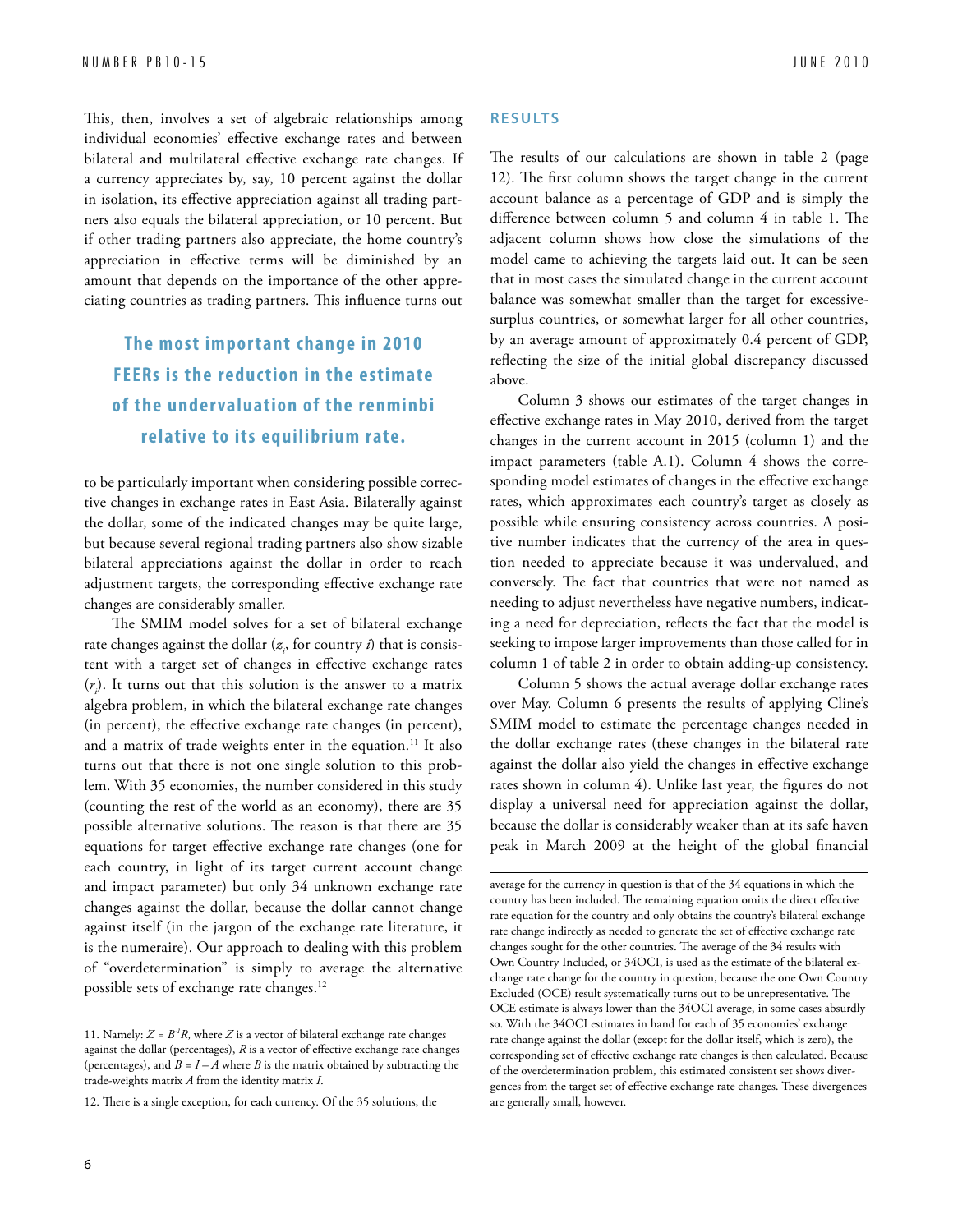crisis.13 Even so, only four currencies turn out to be overvalued bilaterally against the dollar: the Australian and New Zealand dollars, the South African rand, and the Turkish lira. Finally, column 7 reports the result of combining columns 5 and 6, to get our estimates of what we term the "FEER-consistent dollar exchange rates." These are usually expressed as units of local currency per dollar, although where it has been traditional to express them the other way round (Australia, New Zealand, the euro area, and the United Kingdom) we follow suit.

Table 3 (page 13) presents a comparison of this year's results and last year's estimates of FEER-consistent exchange rates. Column 1 simply states the results of last year's analysis. Column 2 adjusts that column for differential inflation

## **Another impor tant change…is that of the euro, which is now estimated to have a FEER- consistent dollar rate of \$1.31 instead of \$1.52 last year.**

over the intervening year. (In most cases these differences are small, reflecting the fact that we live in a non-inflationary age.) Column 3 reproduces the figures from column 7 of table 2, which stated the bottom line of the preceding analysis. Column 4 shows the result of comparing columns 2 and 3 to indicate whether our estimate of the FEER-consistent dollar exchange rate has appreciated, depreciated, or remained roughly constant. Countries are listed in order of the size of the discrepancy between last year's and this year's figures.

While large changes are a little smaller and less frequent than the results of last year compared with those a year earlier, they are still large. There are 3 year-to-year changes exceeding 20 percent, 10 of over 15 percent, and no fewer than 13 (of 29) over 10 percent.

Table 4 (page 14) compares the results of our calculations over the three years we have been making them. In a number of cases (Indonesia, Brazil, Mexico, Canada, India, Korea, Australia, Chile, and Singapore) it seems that the depreciation in dollar exchange rates last year resulting from the "flight to safety" did not lead the IMF to make an appropriate adjustment in the projection of the current account, inducing us to project a need for an unnecessarily weak exchange rate in order to achieve the specified objectives. There are also several examples where the converse phenomenon seems to have been at work: in Japan, China, and also the euro area. These currencies strengthened (the euro was strong on an effective though not bilateral basis), but the IMF did not allow much for that in its forecasts (perhaps because of an ingrained elasticity-pessimism in the institution), so we estimated that they would have to be unrealistically strong in order to achieve satisfactory payments outcomes. Calculations in fact show that on average the changes between 2008 and 2009 are larger than those between 2008 and 2010 (an absolute average difference of 10.0 percent versus 8.1 percent).

The most important change in 2010 FEERs is the reduction in the estimate of the undervaluation of the renminbi relative to its equilibrium rate. Table 2 shows a need for a renminbi appreciation in effective terms of only 14 percent, as against last year's estimate of 21 percent, and in bilateral terms against the dollar of only 24 percent, as against 40 percent last year. Two factors are behind these developments: First, and overwhelmingly the most important, is a reduction in the surplus that the IMF is forecasting for China. Last year the Fund was projecting a medium-term (2012) current account surplus of 10.6 percent of GDP (which we adjusted downwards, but only to 10.5 percent of GDP), whereas this year its forecast (this time for 2015) is only 8.0 percent of GDP. Adjustment to take account of the real effective appreciation of the renminbi by 1.7 percent from the IMF's March base to our May base slightly reduces our medium-term projection of the surplus (from 8 percent of GDP to 7.5 percent; see appendix A). Partially offsetting this is a second effect. Last year China was allowed a surplus as large as 4.0 percent of GDP (i.e., an extra 1 percent) to keep its NFA/ GDP ratio constant, whereas this year we have abolished any allowance for NFA. Hence last year China was expected to adjust by 6.5 percent of GDP, whereas this year the target adjustment is only 4.5 percent of GDP. (After the model arrives at its best approximation of consistent changes, however, the realized adjustment shrinks to just 4 percent of GDP; see table 2.)

The main reason for the reduction in the IMF's projected current account surplus for China appears to be that pipeline effects of appreciation in the renminbi have now taken place. The Fund may have given this effect insufficient consideration in its April 2009 WEO but more weight in the April 2010 WEO. Figure 1 (page 15) reports an index of the real effective exchange rate of the renminbi in the first quarter for 2008 through 2010 (left axis) and the corresponding 5-year forward current account projection in the relevant WEO (2013 forecast for the April 2008 WEO, 2014 in the April 2009 WEO, and 2015 in the April 2010 WEO).<sup>14</sup> The two paths go broadly in opposite directions: As the REER rises, the mediumterm current account surplus as a percent of GDP declines.

<sup>13.</sup> On a trade-weighted basis, for May, the dollar's REER stood 8.9 percent below its average level in March 2009, using the trade weights of the SMIM model.

<sup>14.</sup> The REER for the renminbi used here is the average of the series maintained by JP Morgan, Citigroup, and the Bank for International Settlements.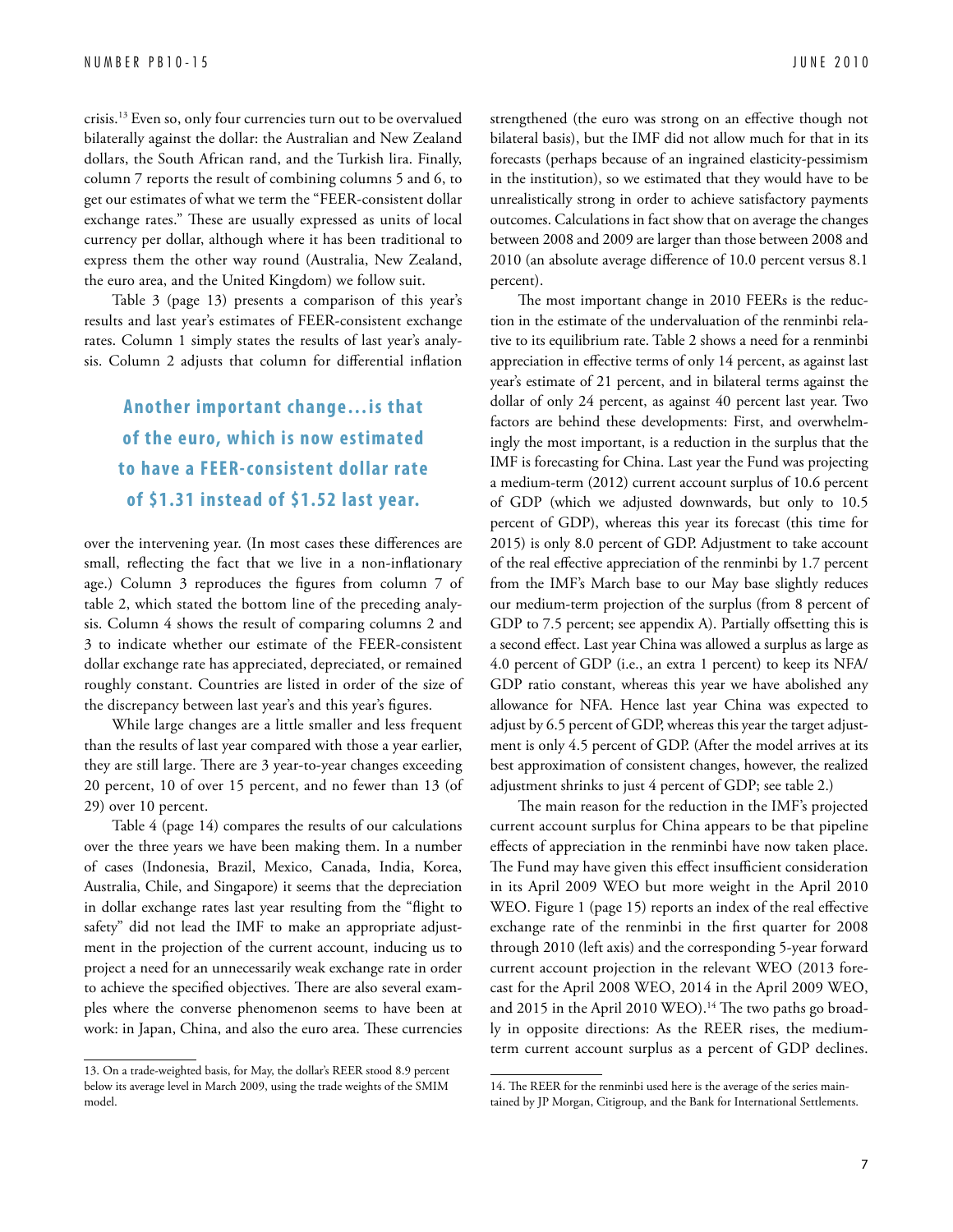However, the figure also suggests that the 2009 WEO failed to give much weight to a sizable appreciation that had already occurred in the renminbi, whereas the most recent WEO is more consistent with a substantial exchange rate effect on the future current account. Thus, from the first quarter of 2008 to the first quarter of 2010 the REER has appreciated by 5.5 percent. Applying the SMIM impact parameter for China (0.3), the medium-term current account surplus should have fallen by 1.65 percent of GDP.

A second factor is the increase in the expected price of oil. In its April 2009 WEO, the IMF projected oil prices at \$62.50 in 2010 and constant in real terms at this level thereafter. In the April 2010 WEO, the expected price is \$80 in 2010, \$83 in 2011, and at that level in constant prices thereafter. The \$20.50 difference for 2012, combined with China's oil

## **By May 2010, the dollar 's exchange rate was too strong only vis-à-vis a limited number of currencies, most of which were in East A sia and by far the most impor tant of which is the renminbi.**

imports of 3.9 million barrels per day (EIA 2009), amounts to 0.4 percent of GDP projected for 2012. A third influence is that in its most recent WEO the IMF has modestly increased the long-term growth differential between China and the industrial economies.15 In short, there are reasonable grounds for the IMF's reduction in its medium-term surplus forecast for China, although there may also be grounds for judging that this downscaling should have received more attention already in last year's IMF projections than it did.

 Another important change in our estimated equilibrium exchange rates is that of the euro, which is now estimated to have a FEER-consistent dollar rate of \$1.31 instead of \$1.52 last year. The principal source of this change is that because of the latitude of the current account target, the recent low level of the euro remains compatible with a medium-term balance that falls within the allowed range. Thus, our baseline 2015 current account balance for the eurozone is 0.6 percent of GDP, stronger than in the IMF baseline of –0.1 percent but well within the permitted range.<sup>16</sup>

The other major currency in the world is the US dollar. Because it constitutes the numeraire, it can be judged only on its average or effective rate. One therefore has to examine column 3 (or, arguably better, column 4) in table 2. In May 2010 the dollar remained overvalued by about 5 to 8 percent. This extent of overvaluation is greater than in the March 2010 base used by the IMF. The real effective exchange rate of the dollar has risen by 2.1 percent from the February 23 to March 23, 2010 base to the May average.

One disadvantage of our approach that has been highlighted by the depreciation of the euro is a potential inconsistency. We emphasized earlier that the depreciation of the euro promised to expand the prospective European surplus by 0.7 percent of GDP, some \$100 billion, but that the new current account still lay within the range of ±3 percent of GDP, which is the range of indeterminacy that we accept as consistent with an equilibrium exchange rate. But there may be other currencies, such as the US dollar, that are already outside their acceptable ranges, which are therefore shown as more overvalued than they were before. We therefore have an increase in net overvaluations in the system. In the present instance we have left this phenomenon to be resolved by Cline's SMIM model. It turns out that because the aggregate target surplus reductions for excess-surplus countries substantially exceed aggregate deficit reductions of the United States and other excess-deficit countries, under present global conditions the weaker euro does not cause an adding up problem in the sense of a lack of candidate surplus reductions to cover the US and other deficit reductions. Of course, if China and other highsurplus economies refuse to adjust exchange rates and cut their surpluses, then the task of meeting deficit-reduction targets for the United States and other relevant countries would indeed become more difficult as a consequence of the weaker euro.

Let us now go systematically down the list of countries in table 4. Australia and New Zealand both appear overvalued (the market rates of their dollars in the May base period were 87 and 70 cents, respectively), but the estimates of FEERs have not coalesced to give one a good estimate of how much, and indeed the 2008 estimates do not support the diagnosis.<sup>17</sup> China has already been discussed. The strong appreciation in

<sup>15.</sup> For 2009 through 2014, last year's WEO placed cumulative growth in China at 69.5 percent and in advanced economies at 7.5 percent. This year's WEO places the two respective estimates at 73.6 and 9 percent, boosting the 2014 ratio of Chinese to advanced-economy GDPs by 1 percent.

<sup>16.</sup> In absolute terms, for 2015 the revised baseline places the eurozone's cur-

rent account in surplus at \$91 billion, in contrast with a deficit of \$7 billion in the IMF baseline. For all 34 economies considered, the sum of current accounts changes from a combined surplus of \$229 billion to a surplus of \$105 billion. By implication, the recalculation using the later base period moderates rather than aggravates any global discrepancy.

<sup>17.</sup> In 2008 we allowed Australia and New Zealand current account deficit targets of –6 percent of GDP, or twice the normal limit, on grounds of demonstrated past ability to sustain such levels. In 2009 we instead adopted the NFA test. This year they have the usual 3 percent target, and on this basis the acceptable deficit targets are considerably smaller and hence target adjustments for exchange rates and current accounts are larger.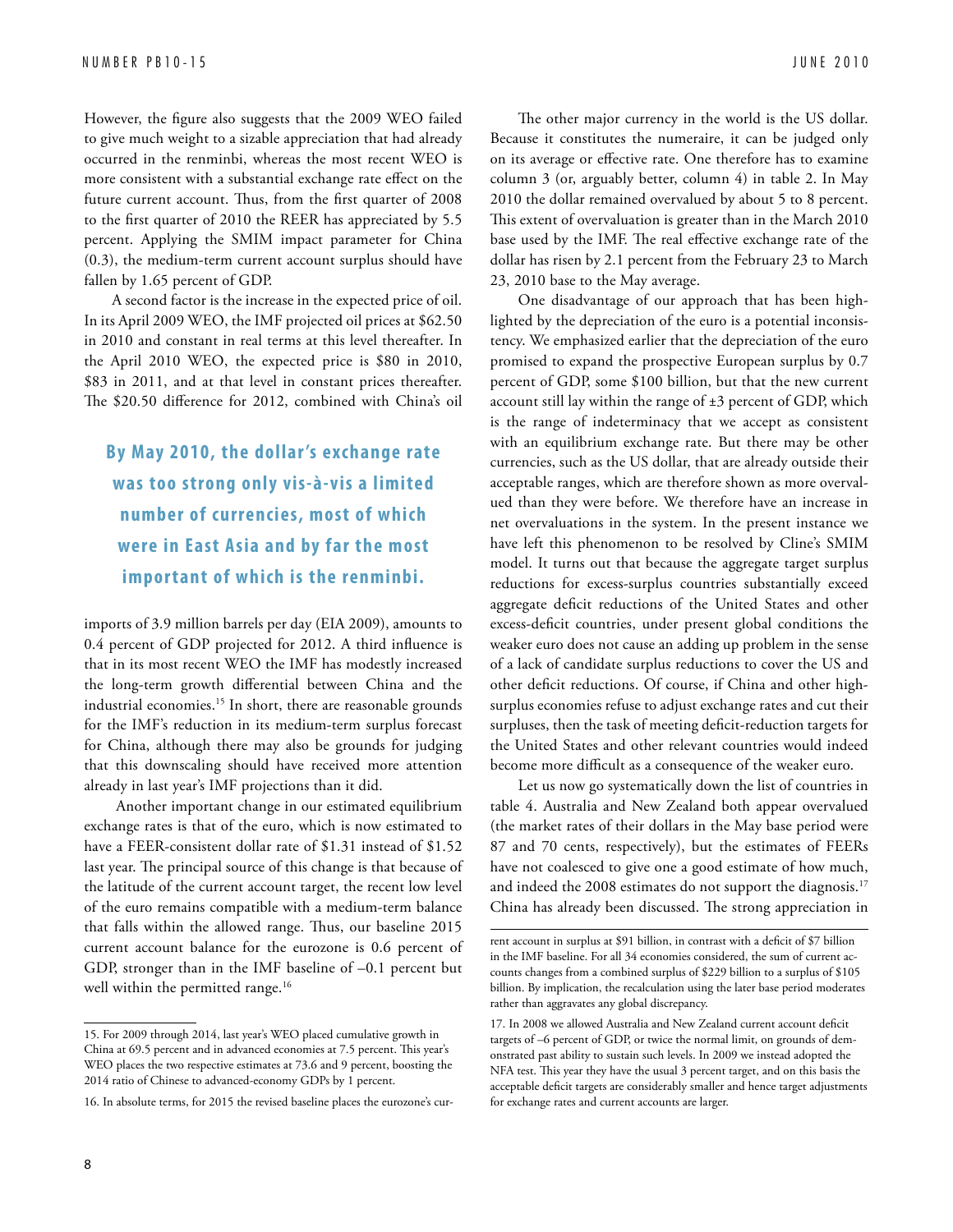the bilateral dollar FEER-consistent rates of the rest of Greater China (i.e., Hong Kong and Taiwan) is primarily a reflection of the appreciation of the renminbi's FEER-consistent rate, although both economies also have significant needed multilateral appreciations as well. The Indian rupee appears moderately undervalued. The Indonesian rupiah (at 9,167 in May) appears somewhat undervalued. Note that Indonesia is one of those countries whose rate was last year estimated excessively weakly for the reasons explained earlier (reaction to the flight to safety allied with the Fund's elasticity pessimism).

The Japanese yen (at 92 in May) is still too weak, but the disequilibrium is nowhere near the size that was customary. Korea is another case where we estimated an excessively weak FEER last year, for reasons explained at length in Cline and Williamson (2010); the Korean won now appears to be bilaterally too weak (1,167 in May) but multilaterally a little on the strong side. (In other words, as shown in table 2, Korea does not need a change in its multilateral exchange rate, but if China and other major trading partners carry out their needed appreciations, the won would need to appreciate against the dollar to avoid becoming undervalued on a trade-weighted basis.) Malaysia and Singapore are two cases in which it seems that the FEER calculations are relatively determinate (Singapore also exhibits a bump in 2009 due to the flight to safety), and in both cases the currencies are seriously undervalued (market rates of 3.25 and 1.39, respectively). Both the Philippines and Thailand (with market rates of 45.6 and 32.4, respectively) appear somewhat undervalued with respect to the dollar.

The Israeli shekel appears to be relatively close to its fundamental value. The same cannot be said for the South African rand, which at 7.66 to the dollar in May is about 9 percent overvalued even though this year's estimate of the FEER-consistent rate is by far the strongest we have estimated. So it is safe to conclude that the rand is overvalued, but unfortunately our analysis has shown relatively large variation in the estimate of how much. The Czech koruna at 20.5 appears relatively close to appropriate valuation. Arguably, Hungary and Poland both had excessively weak estimates in 2009, but now that the FEER for the euro has fallen significantly the new equilibrium level for the two currencies turn out to be relatively close to what was estimated last year. Against the new FEER-consistent rates the two currencies are moderately undervalued at present (market rates of 221 forints and 3.24 zloties). The Swedish krona (market value of 7.72) and Swiss franc (market value of 1.13) are both significantly undervalued, in both multilateral and bilateral terms. The Turkish lira at 1.55 is overvalued in effective and bilateral terms. The pound sterling is slightly undervalued on both an effective and a market basis.

The Argentine peso appears near equilibrium on a multilateral basis and mildly undervalued on a bilateral basis. The Brazilian real is shown as approximately at its target rate (at a market rate of 1.81), but this is one case in which our skepticism of the Fund's forecasting leads us to doubt the figures, and we would judge instead that the real is mildly overvalued at present exchange rates. This depends upon the belief that the industrial component of the balance of payments will deteriorate more in response to the stronger real than the Fund has forecast and that this will not be offset by stronger commodity prices than are being forecast by the Fund. The Canadian dollar is also shown as near equilibrium, though again it is possible that the Fund has underestimated the long-run impact of the recent appreciation. The Chilean, Colombian, and Mexican pesos all appear to be in the vicinity of equilibrium.

#### **CONCLUSION**

One can begin to appreciate the value of regular estimates of FEERs. In a number of cases, the figures in table 4 are sufficiently similar as to give confidence that we have hit on roughly the right measure. In a number of other cases, the figures changed a lot from one year to another but we have a reasonably coherent understanding of why they changed. In yet other cases, we feel that we are able with reasonable confidence to offer some judgments, although they are not as refined as we would wish. Our principal conclusions are as follows:

By May 2010, the dollar's exchange rate was too strong only vis-à-vis a limited number of currencies, most of which were in East Asia and by far the most important of which is the renminbi. Of course, for currency appreciation to have desirable effects it is necessary that it be accompanied by fiscal-monetary expansion (and conversely for countries that need to devalue).

There would be obvious advantages in a Chinese policy aimed at correcting this disequilibrium quickly. Such a policy would permit a liberalization of capital flows without being swamped by excessive inflows, increase the availability of goods to the Chinese public, and permit a relatively rapid end of the global imbalances. But if a rapid correction is resisted by Chinese policymakers, they could resume an upward crawl relative to the dollar, and preferably they could also shift to a basket peg as and when the dollar exhausts its current appreciation.

It is highly desirable that several East Asian economies that trade heavily with mainland China—notably Hong Kong, Malaysia, Singapore, and Taiwan—should revalue in parallel. Indeed, both Malaysia and Singapore require considerably more appreciation than China in our new estimates.

The recent dash for safety by investors has already increased the dollar overvaluation by almost 2 percent and could if continued lead to a renewed serious and general overvaluation of the dollar.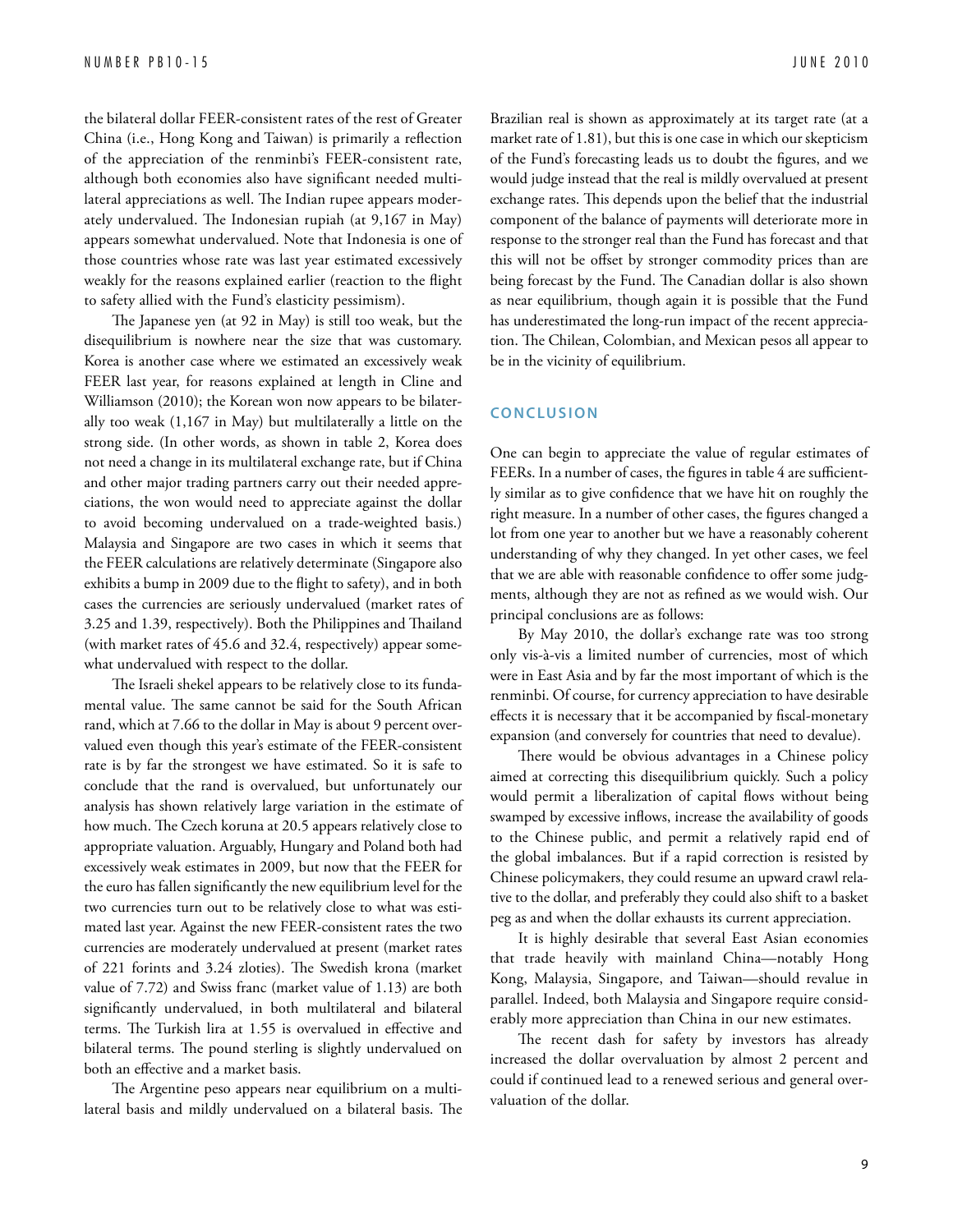Cline, William R. 2005. *The United States as a Debtor Nation*. Washington: Institute for International Economics.

Cline, William R. 2007. Estimating Reference Exchange Rates. Paper prepared for the workshop on Policies to Reduce Global Imbalances, sponsored by Bruegel, the Korea Institute for International Economic Policy, and the Peterson Institute for International Economics, Washington, February 8–9.

Cline, William R. 2008. *Estimating Consistent Fundamental Equilibrium Exchange Rates*. Working Paper 08-6 (July). Washington: Peterson Institute for International Economics.

Cline, William R. 2010. Modeling the US Current Account: New Estimates. Peterson Institute for International Economics, Washington. Processed (April).

Cline, William R., and John Williamson. 2008. *New Estimates of Fundamental Equilibrium Exchange Rates*. Policy Brief PB08-7 (July). Washington: Peterson Institute for International Economics.

Cline, William R., and John Williamson. 2009. *2009 Estimates of Fundamental Equilibrium Exchange Rates*. Policy Brief PB09-10 (June). Washington: Peterson Institute for International Economics.

Cline, William R., and John Williamson. 2010. *Notes on Equilibrium Exchange Rates: January 2010*. Policy Brief PB10-2 (January). Washington: Peterson Institute for International Economics.

EIA (Energy Information Administration). 2009. *Country Analysis Briefs: China.* Washington: Department of Energy (July).

Freund, Caroline L. 2000. *Current Account Adjustment in Industrialized Countries*. International Finance Discussion Papers no. 692 (December). Washington: Federal Reserve Board.

G-20 (Group of Twenty). 2010. *Communiqué: Meeting of Finance Ministers and Central Bank Governors*, April 23, Washington. Available at www.g20.org.

IMF (International Monetary Fund). 2007. *Switzerland: 2007 Article IV Consultation*. Country Report No. 07/186 (June). Washington.

IMF (International Monetary Fund). 2010a. *World Economic Outlook April 2010: Rebalancing Growth*. Washington.

IMF (International Monetary Fund). 2010b. *International Financial Statistics* (monthly CD-ROM)*.* Washington.

Lee, Jaewoo, Gian Maria Milesi-Ferreti, Jonathan David Ostry, Alessandro Prati, and Luca Antonio Ricci. 2008. *Exchange Rate Assessments: CGER Methodologies.* IMF Occasional Papers no. 261 (April). Washington.

Mann, Catherine L. 1999. *Is the US Trade Deficit Sustainable?* Washington: Institute for International Economics.

Mussa, Michael. 2005. Sustaining Global Growth While Reducing External Imbalances. In *The United States and the World Economy: Foreign Economic Policy for the Next Decade*, ed. C. Fred Bergsten. Washington: Institute for International Economics.

OECD (Organization for Economic Cooperation and Development). 2007. *OECD Economic Surveys: Switzerland.* Volume 2007/19-November 2007, Supplement 1. Paris.

Reinhart, Carmen M., Kenneth S. Rogoff, and Miguel A. Savastano. 2003. *Debt Intolerance*. Brookings Papers on Economic Activity 1 (Spring): 1–74. Washington: Brookings Institution.

Singapore Department of Statistics. 2005. *Discrepancies in Bilateral Trade Statistics: The Case of Hong Kong and Singapore*. Occasional Paper on Economic Statistics (November). Singapore.

Williamson. John. 2004. Current Account Objectives: Who Should Adjust? In *Dollar Adjustment: How Far? Against What?* eds. C. Fred Bergsten and John Williamson. Special Report 17. Washington: Institute for International Economics.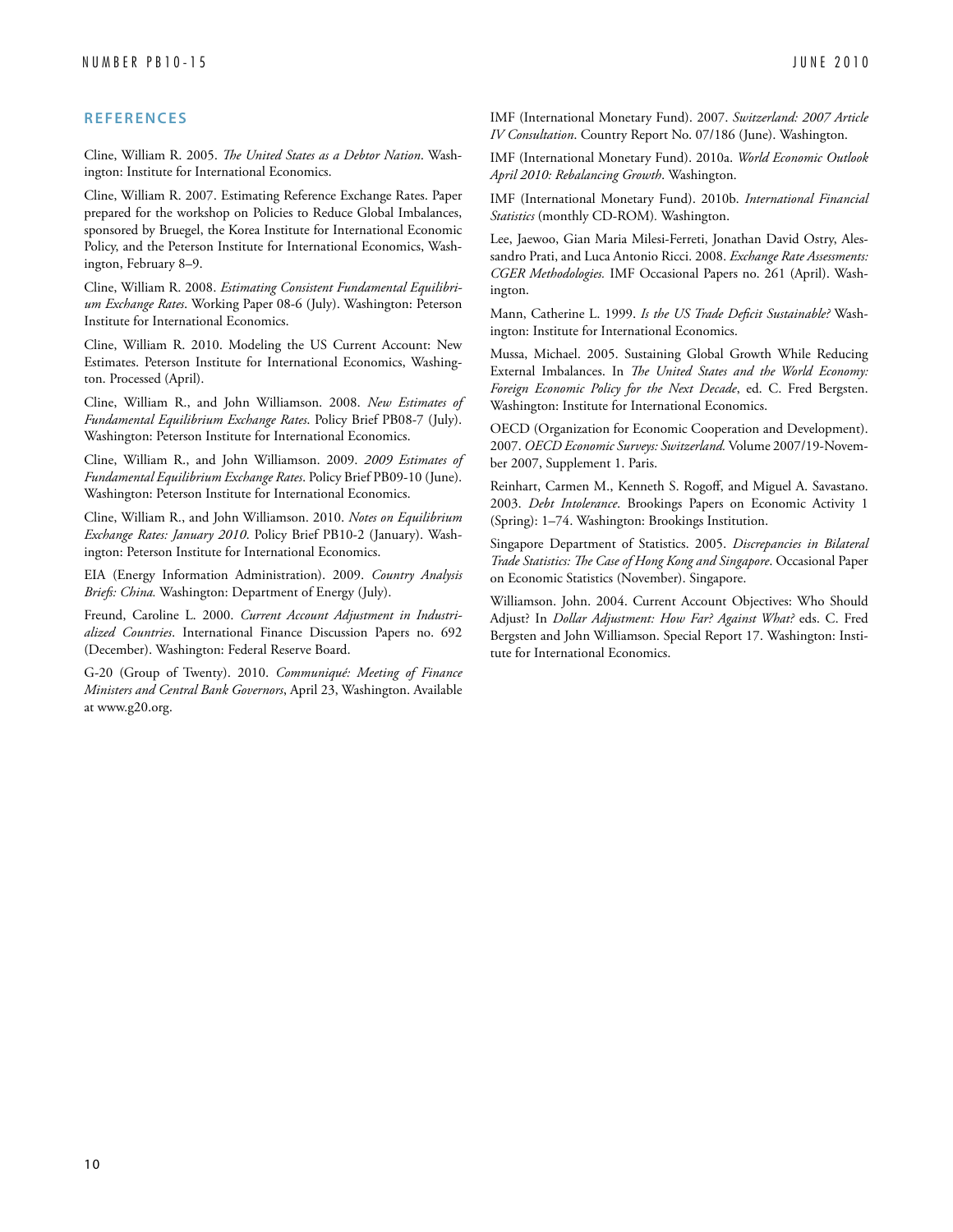#### **Table 1 Target current accounts for 2015**

| <b>Country</b>       | <b>IMF</b> projection<br>of 2010 current<br>account<br>(percent of GDP) | <b>IMF 2015</b><br><b>GDP</b> forecast<br>(billions of<br>US dollars) | <b>IMF 2015</b><br>current<br>account<br>forecast<br>(percent of GDP) | <b>Adjusted</b><br>2015 current<br>account<br>(percent of GDP) | <b>Target current</b><br>acount<br>(percent of GDP) |
|----------------------|-------------------------------------------------------------------------|-----------------------------------------------------------------------|-----------------------------------------------------------------------|----------------------------------------------------------------|-----------------------------------------------------|
| Pacific              |                                                                         |                                                                       |                                                                       |                                                                |                                                     |
| Australia            | $-3.5$                                                                  | 1,418                                                                 | $-5.8$                                                                | $-5.3$                                                         | $-3.0$                                              |
| New Zealand          | $-4.6$                                                                  | 157                                                                   | $-8.2$                                                                | $-8.7$                                                         | $-3.0$                                              |
| Asia                 |                                                                         |                                                                       |                                                                       |                                                                |                                                     |
| China                | 6.2                                                                     | 9,437                                                                 | 8.0                                                                   | 7.5                                                            | 3.0                                                 |
| Hong Kong            | 12.1                                                                    | 288                                                                   | 7.6                                                                   | 7.0                                                            | 3.0                                                 |
| India                | $-2.2$                                                                  | 2,185                                                                 | $-2.0$                                                                | $-2.4$                                                         | $-2.4$                                              |
| Indonesia            | 1.4                                                                     | 1,172                                                                 | $-1.1$                                                                | $-1.6$                                                         | $-1.6$                                              |
| Japan                | 2.8                                                                     | 6,192                                                                 | 1.8                                                                   | 2.0                                                            | 2.0                                                 |
| Korea                | 1.6                                                                     | 1,386                                                                 | 1.9                                                                   | 2.0                                                            | 2.0                                                 |
| Malaysia             | 15.4                                                                    | 312                                                                   | 12.2                                                                  | 10.2                                                           | 3.0                                                 |
| Philippines          | 3.5                                                                     | 252                                                                   | 0.4                                                                   | $-0.4$                                                         | $-0.4$                                              |
| Singapore            | 22.0                                                                    | 251                                                                   | 21.3                                                                  | 20.2                                                           | 3.0                                                 |
| Taiwan               | 8.5                                                                     | 639                                                                   | 8.0                                                                   | 7.1                                                            | 3.0                                                 |
| Thailand             | 2.5                                                                     | 428                                                                   | 0.2                                                                   | $-1.1$                                                         | $-1.1$                                              |
| Middle East/Africa   |                                                                         |                                                                       |                                                                       |                                                                |                                                     |
| Israel               | 3.9                                                                     | 258                                                                   | $-1.1$                                                                | $-2.1$                                                         | $-2.1$                                              |
| Saudi Arabia         | 9.1                                                                     | 645                                                                   | 10.2                                                                  | 9.1                                                            | 9.1                                                 |
| South Africa         | $-5.0$                                                                  | 430                                                                   | $-7.4$                                                                | $-8.0$                                                         | $-3.0$                                              |
| Europe               |                                                                         |                                                                       |                                                                       |                                                                |                                                     |
| Czech Republic       | $-1.7$                                                                  | 303                                                                   | $-2.5$                                                                | $-2.0$                                                         | $-2.0$                                              |
| Euro area            | $-0.0$                                                                  | 14,125                                                                | $-0.1$                                                                | 0.6                                                            | 0.6                                                 |
| Hungary              | $-0.4$                                                                  | 189                                                                   | $-3.5$                                                                | $-1.1$                                                         | $-1.1$                                              |
| Norway               | 16.8                                                                    | 493                                                                   | 15.1                                                                  | 15.4                                                           | 15.4                                                |
| Poland               | $-2.8$                                                                  | 635                                                                   | $-2.9$                                                                | $-1.2$                                                         | $-1.2$                                              |
| Russia               | 5.1                                                                     | 3,061                                                                 | $-0.4$                                                                | $-1.5$                                                         | $-1.5$                                              |
| Sweden               | 5.4                                                                     | 575                                                                   | 5.7                                                                   | 6.5                                                            | 3.0                                                 |
| Switzerland          | 9.5                                                                     | 542                                                                   | 11.9                                                                  | 7.5 <sup>a</sup>                                               | 3.0                                                 |
| Turkey               | $-4.0$                                                                  | 852                                                                   | $-4.7$                                                                | $-5.8$                                                         | $-3.0$                                              |
| United<br>Kingdom    | $-1.7$                                                                  | 2,837                                                                 | $-1.4$                                                                | $-2.1$                                                         | $-2.1$                                              |
| Western Hemisphere   |                                                                         |                                                                       |                                                                       |                                                                |                                                     |
| Argentina            | 2.8                                                                     | 404                                                                   | $1.4$                                                                 | 0.8                                                            | 0.8                                                 |
| Brazil               | $-2.9$                                                                  | 2,593                                                                 | $-3.2$                                                                | $-3.5$                                                         | $-3.0$                                              |
| Canada               | $-2.6$                                                                  | 1,971                                                                 | $-1.9$                                                                | $-1.8$                                                         | $-1.8$                                              |
| Chile                | $-0.8$                                                                  | 282                                                                   | $-2.8$                                                                | $-3.1$                                                         | $-3.0$                                              |
| Colombia             | $-3.1$                                                                  | 375                                                                   | $-1.1$                                                                | $-0.6$                                                         | $-0.6$                                              |
| Mexico               | $-1.1$                                                                  | 1,398                                                                 | $-1.5$                                                                | $-1.5$                                                         | $-1.5$                                              |
| <b>United States</b> | $-3.3$                                                                  | 18,250                                                                | $-3.5$                                                                | $-3.8$                                                         | $-3.0$                                              |
| Venezuela            | 10.5                                                                    | 366                                                                   | $8.2\,$                                                               | $5.4\,$                                                        | $5.4$                                               |

NFA = net foreign assets

a. Includes special adjustment; see text

*Sources:* IMF (2010a); authors' calculations.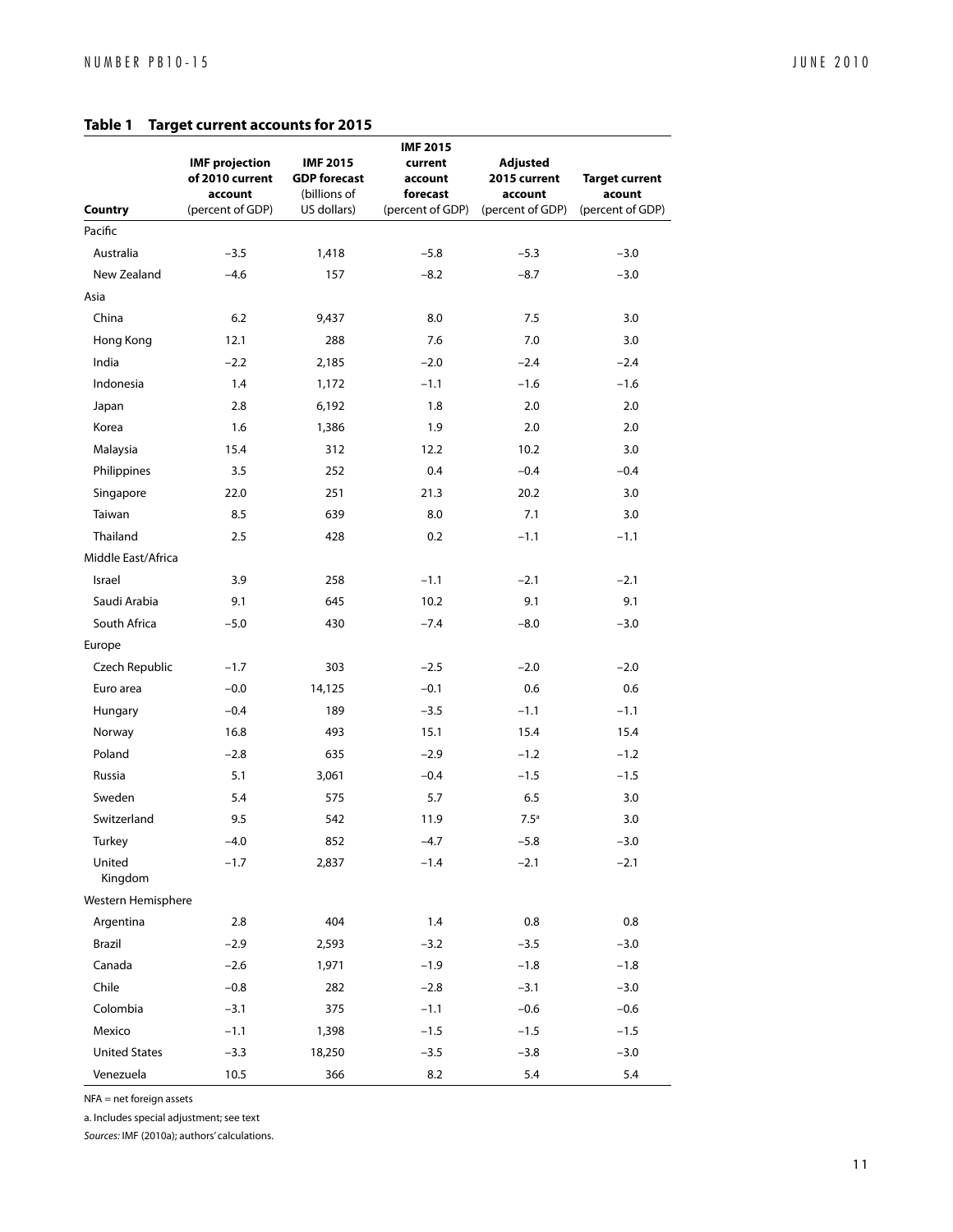#### **Table 2 Results of the simulation**

|                                | <b>Changes in current account</b><br>as percent of GDP |                                | <b>Change in REER (percent)</b> |                         | Dollar exchange rate             |                       | FEER-                     |
|--------------------------------|--------------------------------------------------------|--------------------------------|---------------------------------|-------------------------|----------------------------------|-----------------------|---------------------------|
| Country                        | <b>Target change</b>                                   | <b>Change in</b><br>simulation | <b>Target change</b>            | Change in<br>simulation | <b>Actual</b><br><b>May 2010</b> | <b>Percent change</b> | consistent<br>dollar rate |
| Pacific                        |                                                        |                                |                                 |                         |                                  |                       |                           |
| Australia <sup>a</sup>         | 2.3                                                    | 2.8                            | $-13.4$                         | $-16.1$                 | 0.87                             | $-5.5$                | 0.82                      |
| New Zealand <sup>a</sup>       | 5.7                                                    | 6.2                            | $-22.7$                         | $-24.7$                 | 0.70                             | $-18.3$               | 0.57                      |
| Asia                           |                                                        |                                |                                 |                         |                                  |                       |                           |
| China                          | $-4.5$                                                 | $-4.0$                         | 15.3                            | 13.5                    | 6.83                             | 24.2                  | 5.50                      |
| Hong Kong                      | $-4.0$                                                 | $-3.4$                         | 8.0                             | 6.8                     | 7.79                             | 23.5                  | 6.30                      |
| India                          | 0.0                                                    | 0.3                            | 0.0                             | $-1.8$                  | 45.9                             | 7.7                   | 42.6                      |
| Indonesia                      | 0.0                                                    | 0.5                            | 0.0                             | $-2.0$                  | 9,167                            | 14.6                  | 7,997                     |
| Japan                          | 0.0                                                    | 0.2                            | 0.0                             | $-2.0$                  | 92                               | 8.8                   | 84                        |
| Korea                          | 0.0                                                    | 0.6                            | 0.0                             | $-1.8$                  | 1,167                            | 9.5                   | 1,066                     |
| Malaysia                       | $-7.2$                                                 | $-6.3$                         | 14.5                            | 12.5                    | 3.25                             | 29.0                  | 2.52                      |
| Philippines                    | 0.0                                                    | 0.6                            | 0.0                             | $-1.7$                  | 45.6                             | 11.8                  | 40.8                      |
| Singapore                      | $-17.2$                                                | $-16.0$                        | 34.4                            | 32.0                    | 1.39                             | 44.9                  | 0.96                      |
| Taiwan                         | $-4.1$                                                 | $-3.4$                         | 9.6                             | 8.0                     | 31.8                             | 21.4                  | 26.2                      |
| Thailand                       | 0.0                                                    | 0.9                            | 0.0                             | $-2.0$                  | 32.4                             | 10.8                  | 29.2                      |
| Middle East/Africa             |                                                        |                                |                                 |                         |                                  |                       |                           |
| Israel                         | 0.0                                                    | 0.5                            | 0.0                             | $-1.4$                  | 3.78                             | 3.9                   | 3.65                      |
| Saudi Arabia                   | 0.0                                                    | 0.6                            | 0.0                             | $-1.5$                  | 3.75                             | 7.2                   | 3.50                      |
| South Africa                   | 5.0                                                    | 5.6                            | $-14.1$                         | $-15.7$                 | 7.64                             | $-8.5$                | 8.37                      |
| Europe                         |                                                        |                                |                                 |                         |                                  |                       |                           |
| Czech<br>Republic              | 0.0                                                    | 0.5                            | 0.0                             | $-1.1$                  | 20.3                             | 4.3                   | 19.6                      |
| Euro area <sup>a</sup>         | 0.0                                                    | 0.4                            | 0.0                             | $-2.5$                  | 1.26                             | 4.6                   | 1.31                      |
| Hungary                        | 0.0                                                    | 0.5                            | 0.0                             | $-1.1$                  | 220                              | 4.7                   | 211                       |
| Norway                         | 0.0                                                    | 0.4                            | 0.0                             | $-1.2$                  | 6.24                             | 5.0                   | 6.00                      |
| Poland                         | 0.0                                                    | 0.4                            | 0.0                             | $-1.3$                  | 3.21                             | 4.2                   | 3.11                      |
| Russia                         | 0.0                                                    | 0.4                            | 0.0                             | $-1.3$                  | 30.4                             | 5.0                   | 29.1                      |
| Sweden                         | $-3.5$                                                 | $-3.0$                         | 9.7                             | 8.3                     | 7.66                             | 13.5                  | 6.80                      |
| Switzerland                    | $-4.5$                                                 | $-4.1$                         | 12.6                            | 11.5                    | 1.12                             | 16.6                  | 0.97                      |
| Turkey                         | 2.8                                                    | 3.1                            | $-10.5$                         | $-11.7$                 | 1.55                             | $-5.8$                | 1.65                      |
| United<br>Kingdom <sup>a</sup> | $0.0\,$                                                | 0.3                            | $0.0\,$                         | $-1.4$                  | 1.47                             | 4.5                   | 1.53                      |
| Western Hemisphere             |                                                        |                                |                                 |                         |                                  |                       |                           |
| Argentina                      | 0.0                                                    | 0.7                            | $0.0\,$                         | $-2.9$                  | 3.90                             | 1.8                   | 3.83                      |
| Brazil                         | $0.5\,$                                                | 1.0                            | $-2.9$                          | $-5.9$                  | 1.81                             | $-0.0$                | 1.81                      |
| Canada                         | 0.0                                                    | 0.2                            | 0.0                             | $-0.6$                  | 1.04                             | 1.6                   | 1.03                      |
| Chile                          | 0.1                                                    | 0.8                            | $-0.3$                          | $-2.6$                  | 535                              | 3.3                   | 518                       |
| Colombia                       | $0.0\,$                                                | $0.5\,$                        | $0.0\,$                         | $-2.3$                  | 1,985                            | 1.5                   | 1,956                     |
| Mexico                         | 0.0                                                    | 0.2                            | 0.0                             | $-0.8$                  | 12.8                             | 1.3                   | 12.6                      |
| <b>United States</b>           | 0.8                                                    | 1.2                            | $-5.2$                          | $-7.8$                  | 0.00                             | 0.0                   | 1.00                      |
| Venezuela                      | $0.0\,$                                                | $0.6\,$                        | $0.0\,$                         | $-1.8$                  | 4.29                             | 1.7                   | 4.22                      |

REER = real effective exchange rate

a. The currencies of these countries are expressed as dollars per currency. All other currencies are expressed as currency per dollar.

*Source:* Authors' calculations.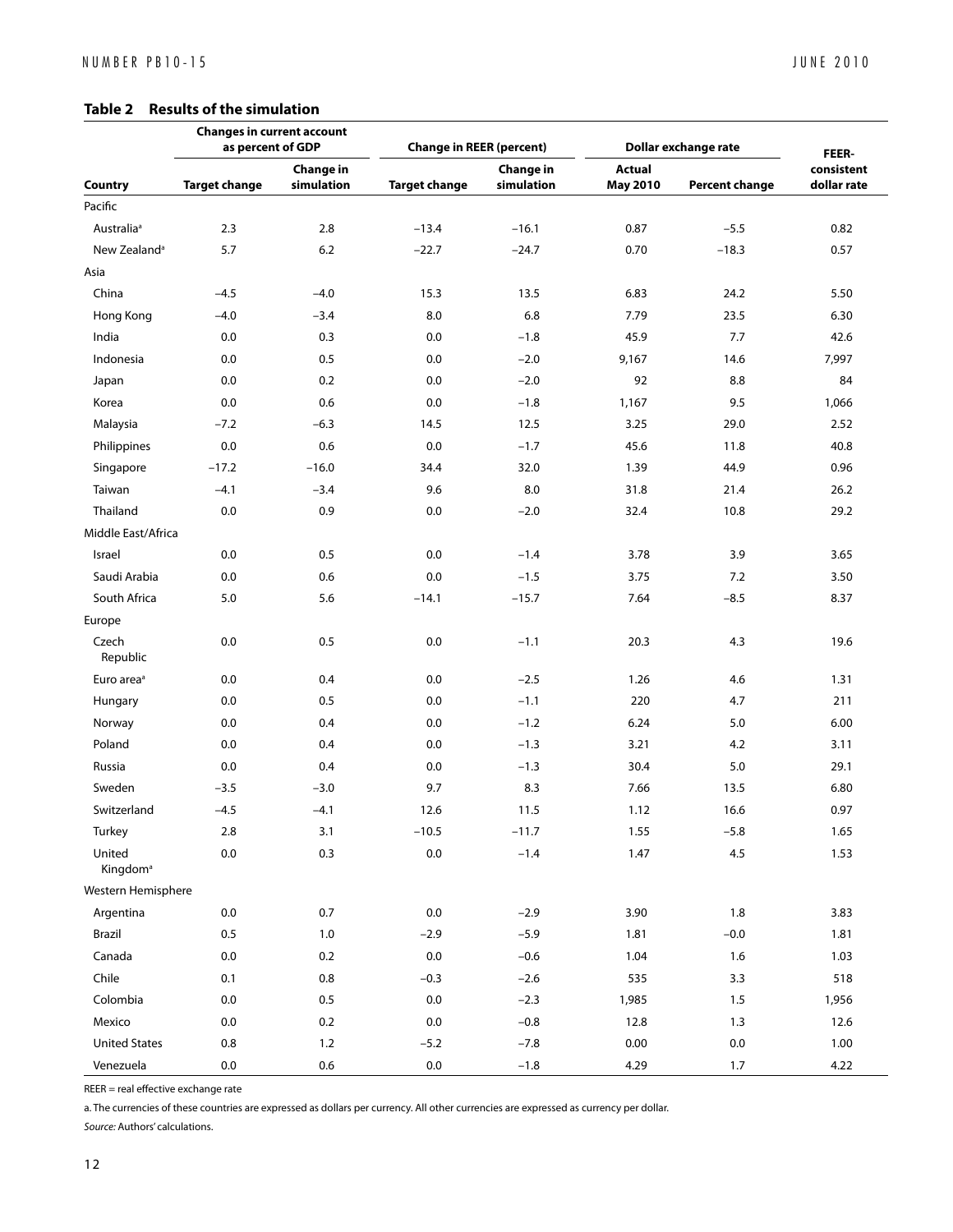|                              | FEER-consistent dollar exchange rate | <b>Appreciation of</b> |       |                        |  |
|------------------------------|--------------------------------------|------------------------|-------|------------------------|--|
| Country                      | 2009, inflation                      |                        |       | <b>FEER-consistent</b> |  |
|                              | 2009                                 | adjusted               | 2010  | dollar rate            |  |
| 0-5 percent change<br>Sweden |                                      |                        |       |                        |  |
|                              | 6.62                                 | 6.78                   | 6.80  | $-0.4$                 |  |
| Thailand                     | 29.5                                 | 29.8                   | 29.2  | 2.0                    |  |
| Hungary                      | 198                                  | 207                    | 211   | $-2.1$                 |  |
| Philippines                  | 40.0                                 | 41.7                   | 40.8  | 2.1                    |  |
| Poland                       | 3.10                                 | 3.19                   | 3.11  | 2.6                    |  |
| Hong Kong                    | 6.06                                 | 6.14                   | 6.30  | $-2.6$                 |  |
| Taiwan                       | 25.2                                 | 25.2                   | 26.2  | $-3.7$                 |  |
| Israel                       | 3.69                                 | 3.79                   | 3.65  | 3.7                    |  |
| Japan                        | 82                                   | 81                     | 84    | $-4.2$                 |  |
| Turkey                       | 1.46                                 | 1.58                   | 1.65  | $-4.3$                 |  |
| United Kingdom <sup>a</sup>  | 1.65                                 | 1.61                   | 1.53  | $-4.8$                 |  |
| 5-10 percent change          |                                      |                        |       |                        |  |
| Malaysia                     | 2.63                                 | 2.66                   | 2.52  | 5.6                    |  |
| New Zealand <sup>a</sup>     | 0.62                                 | 0.61                   | 0.57  | $-6.2$                 |  |
| Switzerland                  | 0.90                                 | 0.90                   | 0.97  | $-7.5$                 |  |
| Czech Republic               | 17.9                                 | 18.1                   | 19.6  | $-7.8$                 |  |
| Chile                        | 549                                  | 559                    | 518   | 8.1                    |  |
| 10-15 percent change         |                                      |                        |       |                        |  |
| China                        | 4.88                                 | 4.94                   | 5.50  | $-10.2$                |  |
| Argentina                    | 3.17                                 | 3.40                   | 3.83  | $-11.2$                |  |
| Euro area <sup>a</sup>       | 1.53                                 | 1.52                   | 1.31  | $-13.6$                |  |
| 15-20 percent change         |                                      |                        |       |                        |  |
| Australia <sup>a</sup>       | 0.73                                 | 0.71                   | 0.82  | 15.2                   |  |
| Korea                        | 1,197                                | 1,231                  | 1,066 | 15.5                   |  |
| Canada                       | 1.18                                 | 1.19                   | 1.03  | 15.9                   |  |
| Brazil                       | 2.02                                 | 2.12                   | 1.81  | 16.8                   |  |
| Mexico                       | 14.0                                 | 14.7                   | 12.6  | 17.0                   |  |
| India                        | 44.8                                 | 50.2                   | 42.6  | 17.7                   |  |
| Colombia                     | 2,255                                | 2,342                  | 1,956 | 19.7                   |  |
| 20-25 percent change         |                                      |                        |       |                        |  |
| Singapore                    | 1.15                                 | 1.16                   | 0.96  | 20.3                   |  |
| South Africa                 | 9.48                                 | 10.09                  | 8.37  | 20.6                   |  |
| 25 percent+ change           |                                      |                        |       |                        |  |
| Indonesia                    | 9,707                                | 10,170                 | 7,997 | 27.2                   |  |

**Table 3 Changes in estimated FEER-consistent dollar exchange rate**

a. The currencies of these countries are expressed as dollars per currency. All other currencies are expressed as currency per dollar. *Source:* Authors' calculations.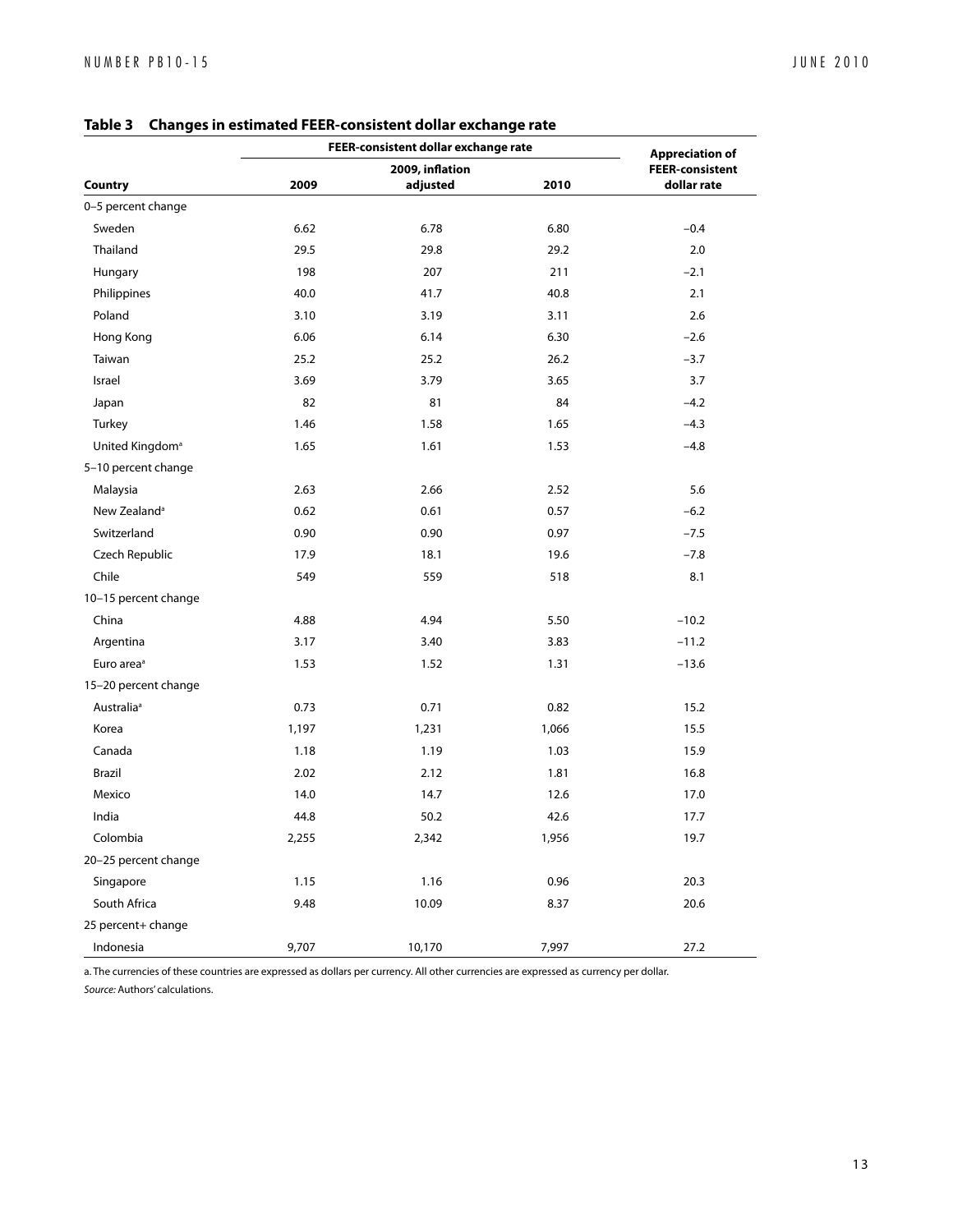| Country                     | 2008, inflation<br>adjusted | Communed over the hot three y<br>2009, inflation<br>adjusted | 2010 | Market rate,<br><b>May 2010</b> |
|-----------------------------|-----------------------------|--------------------------------------------------------------|------|---------------------------------|
| Pacific                     |                             |                                                              |      |                                 |
| Australia <sup>a</sup>      | 0.97                        | 0.71                                                         | 0.82 | 0.87                            |
| New Zealand <sup>a</sup>    | 0.81                        | 0.61                                                         | 0.57 | 0.70                            |
| Asia                        |                             |                                                              |      |                                 |
| China                       | 5.66                        | 4.94                                                         | 5.50 | 6.83                            |
| Hong Kong                   | 6.27                        | 6.14                                                         | 6.30 | 7.79                            |
| India                       | 45.6                        | 50.2                                                         | 42.6 | 45.9                            |
| Indonesia                   | 8,420                       | 10,170                                                       | 7997 | 9167                            |
| Japan                       | 89                          | 81                                                           | 84   | 92                              |
| Korea                       | 907                         | 1,231                                                        | 1066 | 1167                            |
| Malaysia                    | 2.58                        | 2.66                                                         | 2.52 | 3.25                            |
| Philippines                 | 38.1                        | 41.7                                                         | 40.8 | 45.6                            |
| Singapore                   | 1.05                        | 1.16                                                         | 0.96 | 1.39                            |
| Taiwan                      | 25.5                        | 25.2                                                         | 26.2 | 31.8                            |
| Thailand                    | 28.7                        | 29.8                                                         | 29.2 | 32.4                            |
| Middle East/Africa          |                             |                                                              |      |                                 |
| Israel                      | 3.53                        | 3.79                                                         | 3.65 | 3.80                            |
| South Africa                | 9.55                        | 10.09                                                        | 8.37 | 7.66                            |
| Europe                      |                             |                                                              |      |                                 |
| Czech Republic              | 17.9                        | 18.1                                                         | 19.6 | 20.5                            |
| Euro area <sup>a</sup>      | 1.43                        | 1.52                                                         | 1.31 | 1.25                            |
| Hungary                     | 198                         | 207                                                          | 211  | 221                             |
| Poland                      | 2.77                        | 3.19                                                         | 3.11 | 3.24                            |
| Sweden                      | 6.04                        | 6.78                                                         | 6.80 | 7.72                            |
| Switzerland                 | 0.89                        | 0.90                                                         | 0.97 | 1.13                            |
| Turkey                      | 1.54                        | 1.58                                                         | 1.65 | 1.55                            |
| United Kingdom <sup>a</sup> | 1.81                        | 1.61                                                         | 1.53 | 1.46                            |
| Western Hemisphere          |                             |                                                              |      |                                 |
| Argentina                   | 3.47                        | 3.40                                                         | 3.83 | 3.90                            |
| Brazil                      | 1.82                        | 2.12                                                         | 1.81 | 1.81                            |
| Canada                      | 1.04                        | 1.19                                                         | 1.03 | 1.04                            |
| Chile                       | 472                         | 559                                                          | 518  | 535                             |
| Colombia                    | 2,168                       | 2,342                                                        | 1956 | 1985                            |
| Mexico                      | 11.7                        | 14.7                                                         | 12.6 | 12.8                            |

**Table 4 FEER-consistent dollar rates estimated over the last three years**

a. The currencies of these countries are expressed as dollars per currency. All other currencies are expressed as currency per dollar.

*Source:* Authors' calculations.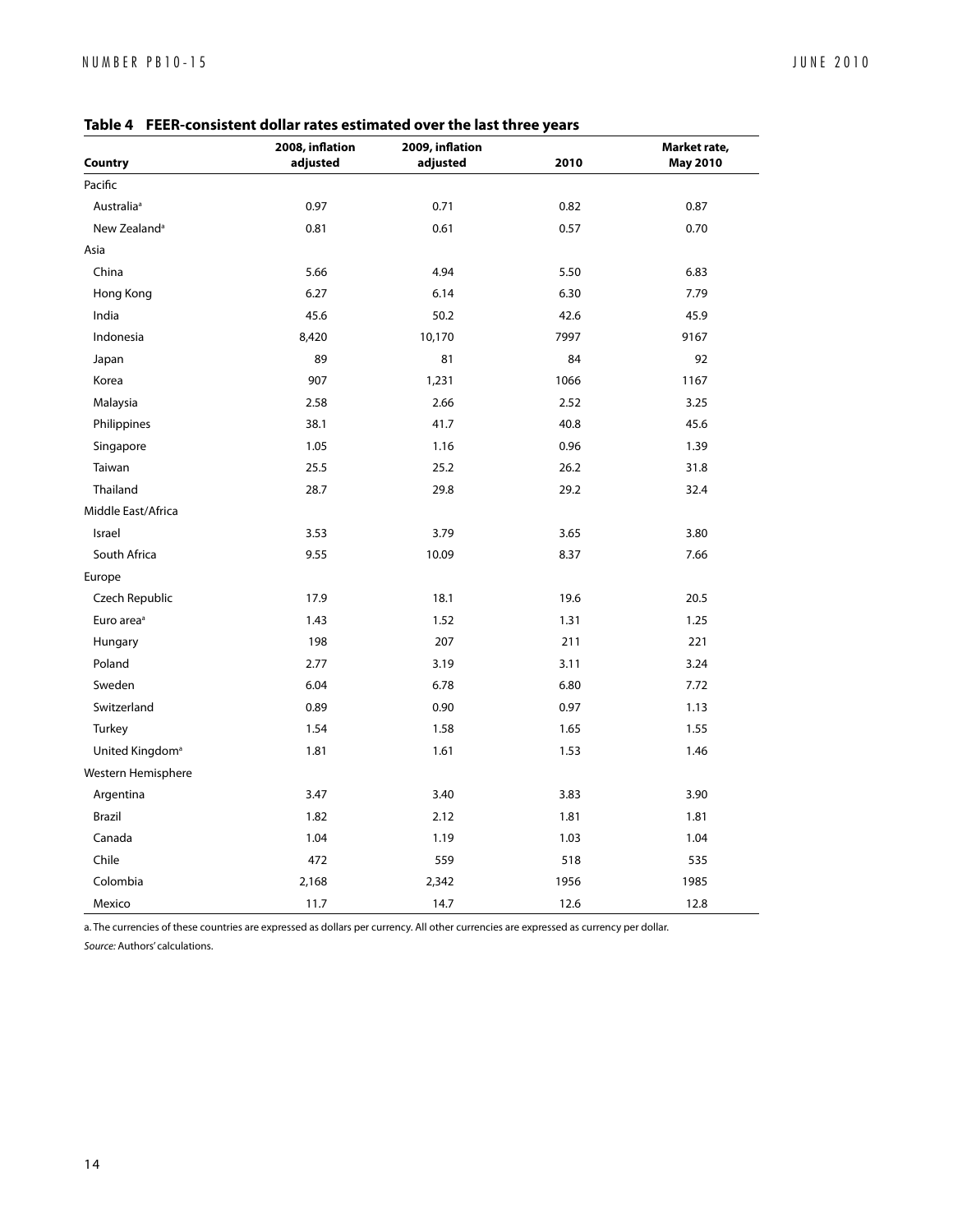

#### **Figure 1 Renminbi real effective exchange rate (REER) and WEO fiveyear forward current account forecast**

Note: The REER for the renminbi used here is the average of the series maintained by JP Morgan, Citigroup, and the Bank for International Settlements. Current accounts projected in IMF's April *World Economic Outlook* (WEO) of 2008 (for 2013), 2009 (for 2014), and 2010 (for 2015).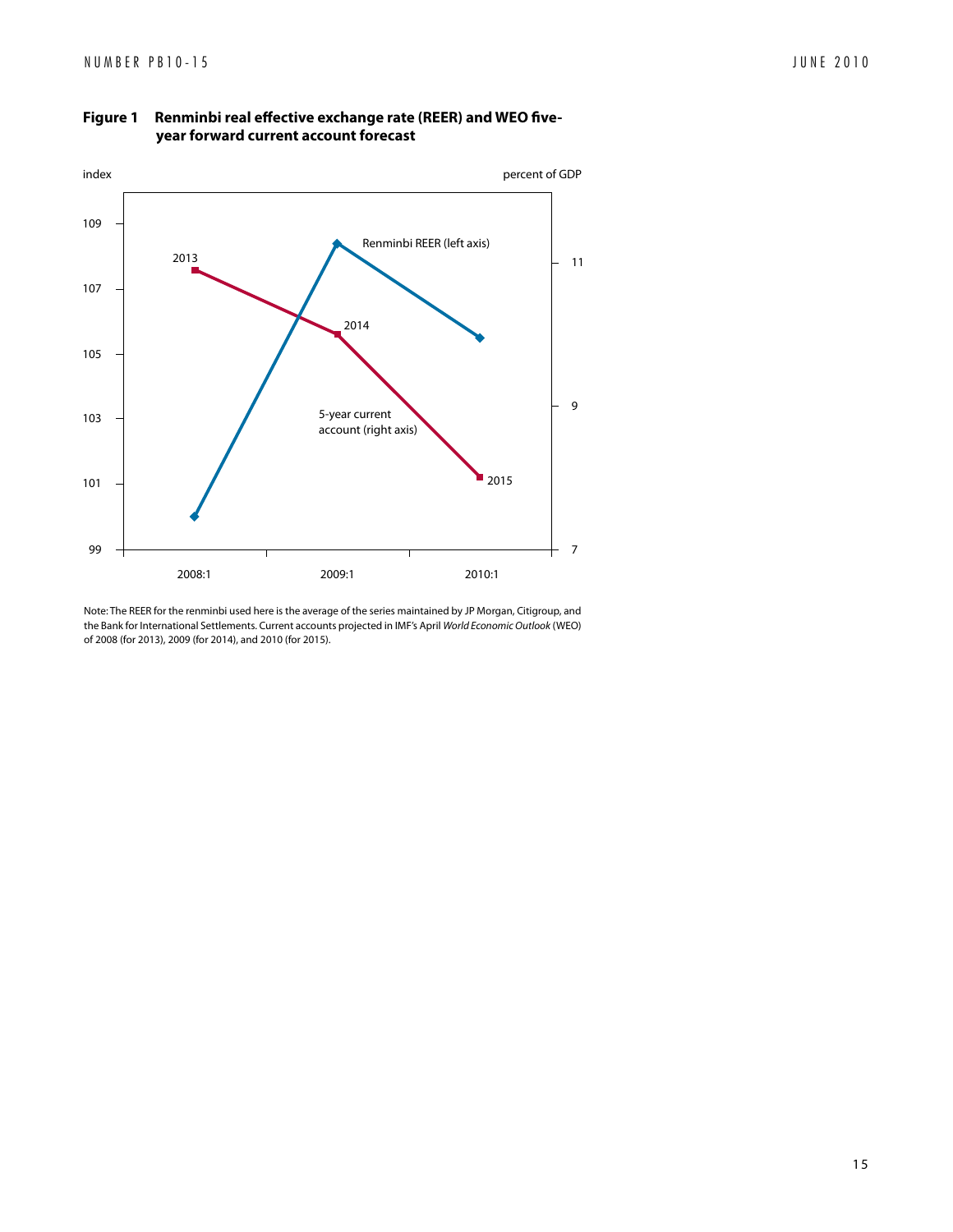#### **APPENDIX A RECALCULATING THE BASELINE CURRENT ACCOUNT PROJECTIONS**

In its spring 2010 issue of the *World Economic Outlook*, the IMF (2010a) used exchange rates for the base period February 23 to March 23. Subsequently there was a major decline in the value of the euro, precipitated by the Greek sovereign debt crisis and fears about contagion. The present study uses May as the base period. The lower value of the euro implies a larger future current account surplus for the eurozone. Table 1 reports both the IMF projection for the 2015 current accounts (percent of GDP) and a corresponding set of projections used in this study after taking account of changes in exchange rates from the earlier to the later base period.

For this purpose, the revised estimate for each economy is  $CA_i = CA_i[1 + \gamma_i(\frac{R_i}{R_i})]$  $\frac{R_i}{R_i^{\prime}}$  – 1)] where *i* designates the country in question, *CA* is the 2015 current account balance as a percent of GDP, the prime denotes use of the exchange rate of the May base period, absence of the prime indicates use of the March

base period, *g* is the current account impact parameter (see Cline 2008, reproduced in the Appendix table), and *R* is the level of the real effective exchange rate.

In the important case of the eurozone, for example, the impact parameter is  $g = -0.143$ . With the March base REER for the euro at 100, the May base index stands at [95.31]. With the original IMF projection for 2015 at  $CA = -0.05$  percent of GDP, the adjusted projection becomes  $CA' = +[0.62]$  percent of GDP (impact coefficient of about 0.14 times effective depreciation of about 5 percent, for approximately 0.7 percent of GDP upswing in the current account balance).

Table A.1 reports dollar exchange rates as of the earlier base (column 1), the later base (column 2), the percent change in the bilateral rate from the earlier to later base (column 3), and the percent change in the real effective exchange rate from the earlier to later period (column 4). These changes are then applied to the current account impact parameter (Gamma, column 5, or percent of GDP changes in current account for 1 percent change in real effective exchange rate) as just described in order to obtain the adjustments in the current account projections (column 6).